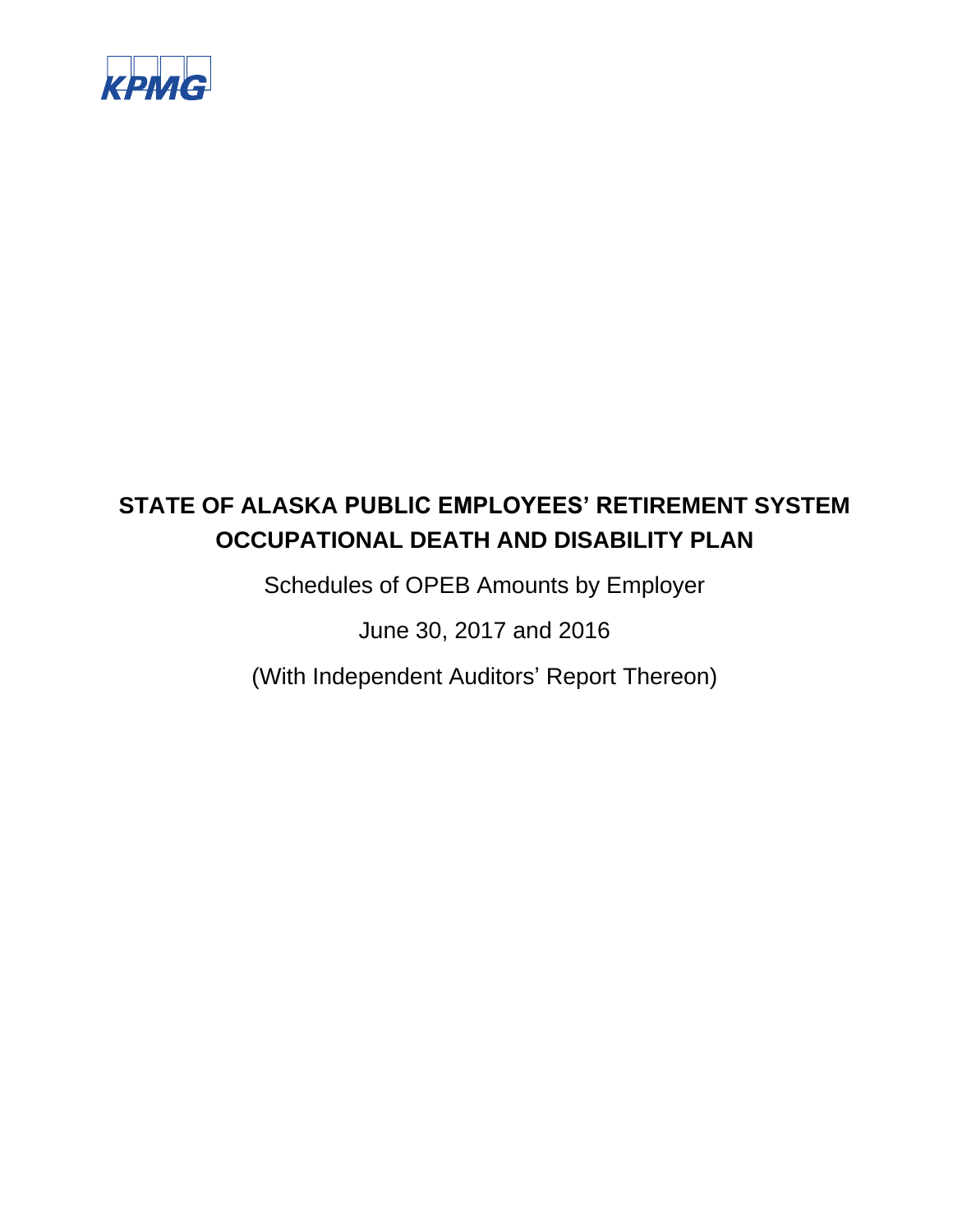## **Table of Contents**

|                                                | Page |
|------------------------------------------------|------|
| Independent Auditors' Report                   | 1    |
| Schedules of OPEB Amounts by Employer          | 3    |
| Notes to Schedules of OPEB Amounts by Employer | 9    |
| <b>Supplemental Schedule:</b>                  |      |
| Schedule of Employer Contributions (Unaudited) | 15   |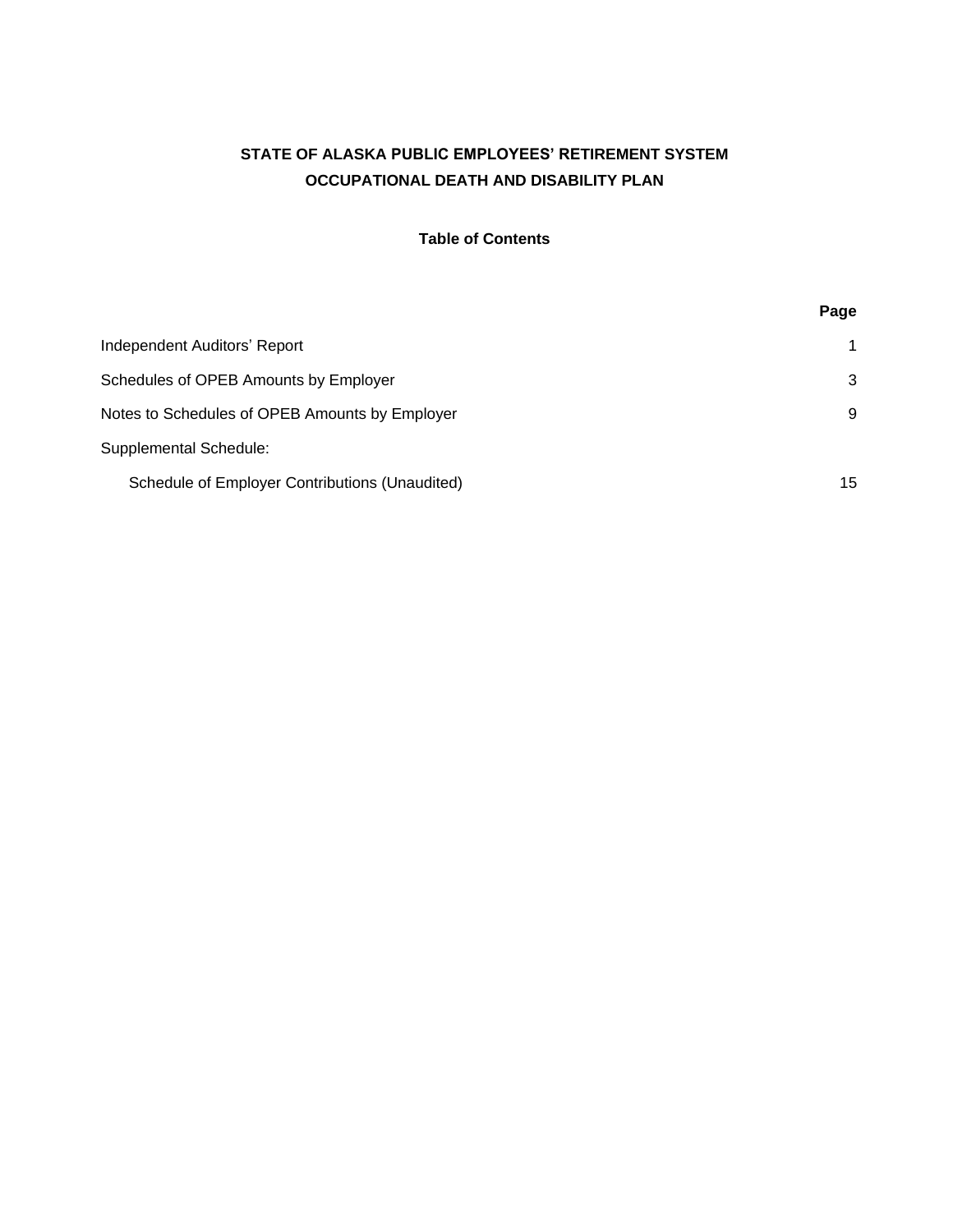

KPMG LLP Suite 600 701 West Eighth Avenue Anchorage, AK 99501

#### **Independent Auditors' Report**

The Division of Retirement and Benefits and

Members of the Alaska Retirement Management Board State of Alaska Public Employees' Retirement System:

We have audited the total for all entities of the columns titled net OPEB asset, total deferred outflows of resources, total deferred inflows of resources, and total OPEB expense (specified column totals) included in the accompanying schedule of OPEB amounts by employer of the State of Alaska Public Employees' Retirement System Occupational Death and Disability Plan (the Plan) as of and for the year ended June 30, 2017 and the total for all entities of the column titled net OPEB asset (specified column total) included in the accompanying schedule of OPEB amounts by employer of the Plan as of June 30, 2016, and the related notes.

#### *Management's Responsibility for the Schedules*

Management is responsible for the preparation and fair presentation of these schedules in accordance with U.S. generally accepted accounting principles; this includes the design, implementation, and maintenance of internal control relevant to the preparation and fair presentation of the schedules that are free from material misstatement, whether due to fraud or error.

#### *Auditors' Responsibility*

Our responsibility is to express opinions on the specified column totals included in the schedules of OPEB amounts by employer based on our audits. We conducted our audits in accordance with auditing standards generally accepted in the United States of America. Those standards require that we plan and perform the audit to obtain reasonable assurance about whether the specified column totals included in the schedules of OPEB amounts by employer are free from material misstatement.

An audit involves performing procedures to obtain audit evidence about the amounts and disclosures in the specified column totals included in the schedule of OPEB amounts by employer. The procedures selected depend on the auditors' judgment, including the assessment of the risks of material misstatement of the specified column totals included in the schedule of OPEB amounts by employer, whether due to fraud or error. In making those risk assessments, the auditor considers internal control relevant to the entity's preparation and fair presentation of the specified column totals included in the schedule of OPEB amounts by employer in order to design audit procedures that are appropriate in the circumstances, but not for the purpose of expressing an opinion on the effectiveness of the entity's internal control. Accordingly, we express no such opinion. An audit also includes evaluating the appropriateness of accounting policies used and the reasonableness of significant accounting estimates made by management, as well as evaluating the overall presentation of the specified column totals included in the schedule of OPEB amounts by employer.

We believe that the audit evidence we have obtained is sufficient and appropriate to provide a basis for our audit opinions.

#### *Opinions*

In our opinion, the schedules referred to above present fairly, in all material respects, the net OPEB asset, total deferred outflows of resources, total deferred inflows of resources, and total OPEB expense for the total of all participating entities for the Plan as of and for the year ended June 30, 2017 and the net OPEB asset for the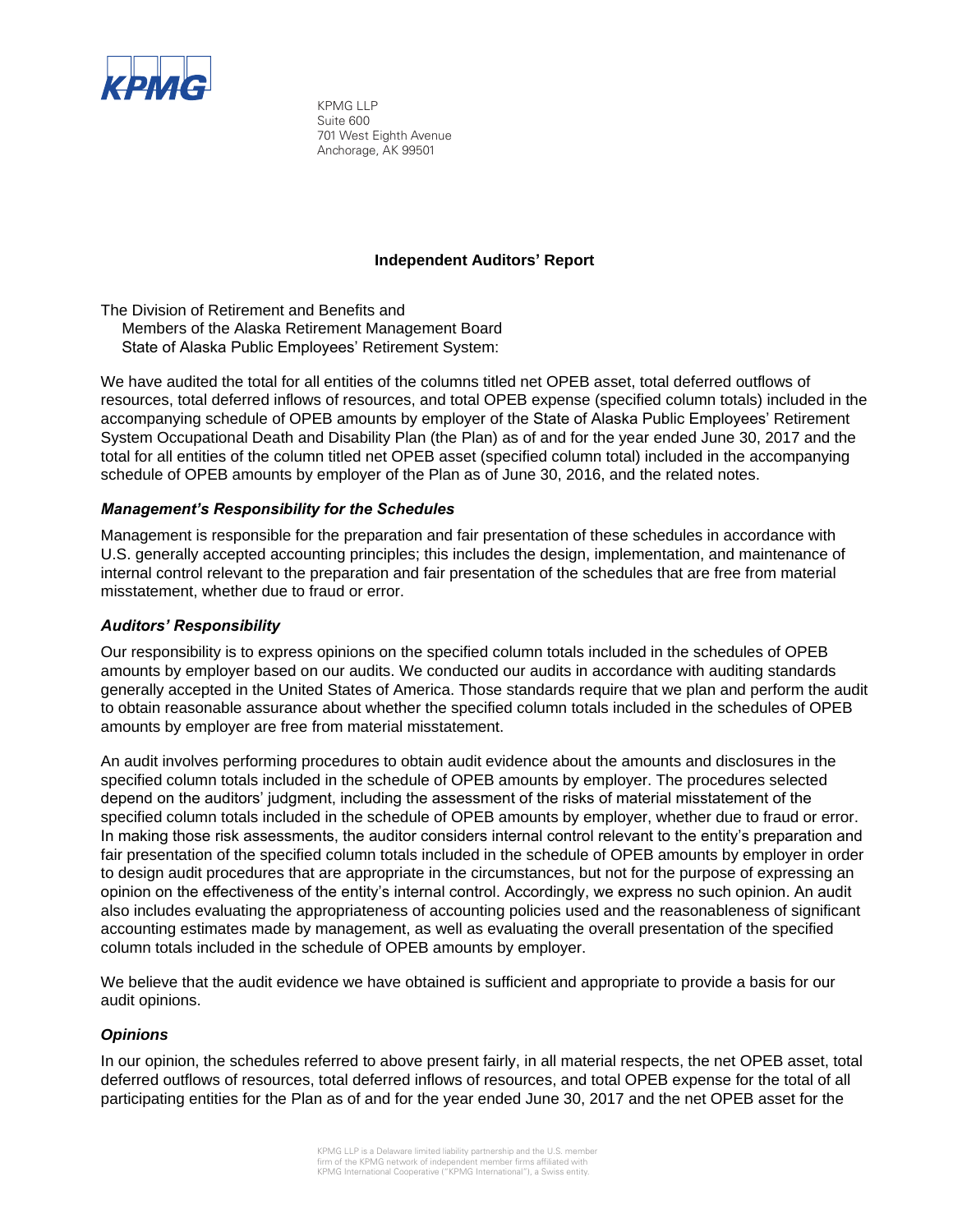

total of all participating entities for the Plan as of June 30, 2016, in accordance with U.S. generally accepted accounting principles.

#### *Other Matter*

We have audited, in accordance with auditing standards generally accepted in the United States of America, the financial statements of the State of Alaska Public Employees' Retirement System, which includes the Occupational Death and Disability Plan, as of and for the year ended June 30, 2017, and our report thereon, dated December 5, 2017, expressed an unmodified opinion on those financial statements.

#### *Restriction on Use*

Our report is intended solely for the information and use of the State of Alaska Public Employees' Retirement System management, the members of the Alaska Retirement Management Board, State of Alaska Public Employees' Retirement System Occupational Death and Disability Plan employers, and their auditors, and is not intended to be and should not be used by anyone other than these specified parties.



Anchorage, Alaska October 26, 2018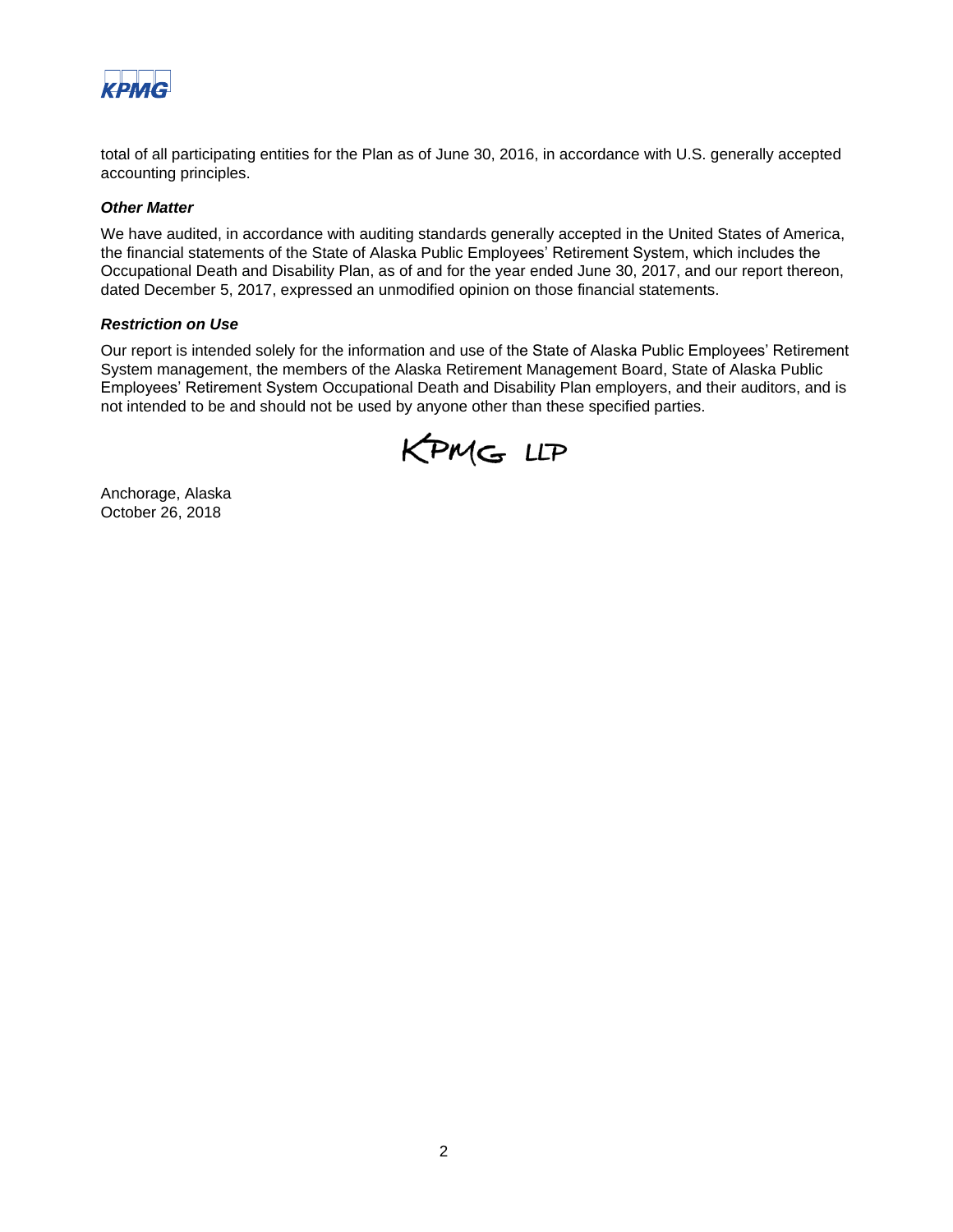Schedules of OPEB Amounts by Employer

As of and for the years ended June 30, 2017 and 2016

**Deferred outflows of resources as of June 30, 2017 Net OPEB Asset**

| Employer                                               | Employer<br>number | June 30, 2017                      | June 30, 2016      | <b>Difference</b><br>between<br>expected and<br>actual<br>experience | Change of<br>assumptions | Changes in<br>proportion and<br>differences<br>between<br>employer<br>contributions<br>and<br>proportionate<br>share of<br>contributions | Total<br>deferred<br>outflows of<br>resources |
|--------------------------------------------------------|--------------------|------------------------------------|--------------------|----------------------------------------------------------------------|--------------------------|------------------------------------------------------------------------------------------------------------------------------------------|-----------------------------------------------|
| Employers:                                             |                    |                                    |                    |                                                                      |                          |                                                                                                                                          |                                               |
| State of Alaska                                        | 101                | \$<br>7,044,757                    | 6,746,120          |                                                                      |                          | 276,686                                                                                                                                  | 276,686                                       |
| Southwest Region SD<br>Annette Island SD               | 102<br>103         | 17,466<br>14,334                   | 15,433<br>11,625   |                                                                      |                          |                                                                                                                                          |                                               |
| <b>Bering Strait SD</b>                                | 104                | 57,652                             | 52,131             |                                                                      |                          |                                                                                                                                          |                                               |
| Chatham SD                                             | 105                | 4,710                              | 3,961              |                                                                      |                          |                                                                                                                                          |                                               |
| City of Valdez                                         | 107                | 67,695                             | 58,610             |                                                                      |                          |                                                                                                                                          |                                               |
| Juneau Borough SD                                      | 108                | 92,602                             | 81,374             |                                                                      |                          | $\overline{\phantom{a}}$                                                                                                                 |                                               |
| Matanuska-Susitna Borough                              | 109                | 163,371                            | 146,821            |                                                                      |                          |                                                                                                                                          |                                               |
| Matanuska-Susitna Borough SD<br>Anchorage SD           | 110<br>111         | 247,965<br>695,787                 | 216,269<br>613,720 |                                                                      |                          |                                                                                                                                          | $\overline{a}$                                |
| Copper River SD                                        | 112                | 8,337                              | 7,443              |                                                                      |                          |                                                                                                                                          | $\overline{a}$                                |
| University of Alaska                                   | 113                | 368,574                            | 255,882            |                                                                      |                          |                                                                                                                                          | $\blacksquare$                                |
| City of Kenai                                          | 115                | 55,114                             | 49,240             |                                                                      |                          | 2,395                                                                                                                                    | 2,395                                         |
| Fairbanks North Star Borough                           | 116                | 164,151                            | 144,771            |                                                                      |                          | $\blacksquare$                                                                                                                           | $\overline{\phantom{a}}$                      |
| Fairbanks North Star Borough SD                        | 117                | 239.662                            | 215,562            |                                                                      |                          | $\overline{a}$                                                                                                                           | $\overline{\phantom{a}}$                      |
| Denali Borough SD                                      | 118                | 13,374                             | 12,427             |                                                                      |                          | $\overline{\phantom{a}}$                                                                                                                 | $\sim$                                        |
| City And Borough of Sitka<br>Chugach SD                | 120<br>121         | 77,445<br>4,822                    | 72,043<br>5,145    |                                                                      |                          | 2,371<br>519                                                                                                                             | 2,371<br>519                                  |
| Ketchikan Gateway Borough                              | 122                | 33,189                             | 33,534             | $\overline{a}$                                                       |                          | 2,578                                                                                                                                    | 2,578                                         |
| City of Soldotna                                       | 123                | 32,218                             | 31,644             |                                                                      |                          | 2,202                                                                                                                                    | 2,202                                         |
| Iditarod Area SD                                       | 124                | 8,367                              | 5,144              | J.                                                                   |                          | ÷                                                                                                                                        | $\sim$                                        |
| <b>Kuspuk SD</b>                                       | 125                | 11,249                             | 7,883              |                                                                      |                          | $\overline{a}$                                                                                                                           | $\sim$                                        |
| City and Borough of Juneau                             | 126                | 240,303                            | 209,313            | $\overline{a}$                                                       |                          |                                                                                                                                          | $\blacksquare$                                |
| City of Kodiak                                         | 128                | 55,374                             | 47,852             | $\overline{a}$                                                       |                          | 564                                                                                                                                      | 564                                           |
| City of Fairbanks<br>City of Wasilla                   | 129<br>131         | 38,204<br>51,986                   | 34,426<br>46,170   | J.                                                                   |                          | 4,249                                                                                                                                    | 4,249<br>$\sim$                               |
| Sitka Borough SD                                       | 133                | 23,848                             | 23,546             |                                                                      |                          | 873                                                                                                                                      | 873                                           |
| City of Palmer                                         | 134                | 35,126                             | 28,308             |                                                                      |                          |                                                                                                                                          | $\overline{a}$                                |
| City And Borough of Wrangell                           | 135                | 14,582                             | 14,890             | L                                                                    |                          | 1,250                                                                                                                                    | 1,250                                         |
| City of Bethel                                         | 136                | 49,480                             | 45,523             |                                                                      |                          | 1,198                                                                                                                                    | 1,198                                         |
| Valdez City SD                                         | 137                | 18,489                             | 15,475             | Ĭ.                                                                   |                          |                                                                                                                                          | $\overline{\phantom{a}}$                      |
| Hoonah City SD<br>City of Nome                         | 138<br>139         | 3,503<br>28,631                    | 4,925<br>26,898    |                                                                      |                          | 1,445<br>1,229                                                                                                                           | 1,445<br>1,229                                |
| City of Kotzebue                                       | 140                | 42,374                             | 37,068             |                                                                      |                          | 1,184                                                                                                                                    | 1,184                                         |
| Galena City SD                                         | 141                | 33,110                             | 30,576             |                                                                      |                          |                                                                                                                                          |                                               |
| City of Petersburg                                     | 143                | 33,059                             | 31,838             |                                                                      |                          | 1,307                                                                                                                                    | 1,307                                         |
| <b>Bristol Bay Borough</b>                             | 144                | 17,974                             | 15,525             |                                                                      |                          | $\overline{\phantom{a}}$                                                                                                                 | $\overline{\phantom{a}}$                      |
| North Slope Borough                                    | 145<br>146         | 581,587<br>5,925                   | 530,921<br>4,984   |                                                                      |                          |                                                                                                                                          | $\overline{a}$<br>$\overline{a}$              |
| Wrangell Public SD<br>City of Cordova                  | 148                | 30,482                             | 27,368             |                                                                      |                          |                                                                                                                                          |                                               |
| Nome City SD                                           | 149                | 12,789                             | 13,957             |                                                                      |                          | 1,652                                                                                                                                    | 1,652                                         |
| City of King Cove                                      | 151                | 6,359                              | 5,821              |                                                                      |                          | 58                                                                                                                                       | 58                                            |
| Alaska Housing Finance Corporation                     | 152                | 99,762                             | 86,121             |                                                                      |                          |                                                                                                                                          | $\overline{\phantom{a}}$                      |
| Lower Yukon SD                                         | 153                | 44,952                             | 37,885             |                                                                      |                          |                                                                                                                                          |                                               |
| Northwest Arctic Borough SD                            | 154                | 68,127                             | 62,321             |                                                                      |                          |                                                                                                                                          | $\overline{a}$                                |
| Southeast Island SD<br>Pribilof SD                     | 155<br>156         | 7,590<br>1,648                     | 6,994<br>1,391     |                                                                      |                          |                                                                                                                                          | $\overline{a}$                                |
| Lower Kuskokwim SD                                     | 157                | 110,619                            | 100,411            |                                                                      |                          |                                                                                                                                          | $\overline{a}$                                |
| Kodiak Island Borough SD                               | 158                | 65,741                             | 59,240             |                                                                      |                          |                                                                                                                                          |                                               |
| Yukon Flats SD                                         | 159                | 7,582                              | 7,438              |                                                                      |                          | 235                                                                                                                                      | 235                                           |
| Yukon / Koyukuk SD                                     | 160                | 19,977                             | 17,160             |                                                                      |                          | $\overline{\phantom{a}}$                                                                                                                 | $\sim$                                        |
| North Slope Borough SD                                 | 161                | 99,788                             | 85,760             |                                                                      |                          |                                                                                                                                          | ÷.                                            |
| Aleutian Region SD<br>Cordova Community Medical Center | 162<br>163         | $\overline{\phantom{a}}$<br>42,278 | 764<br>25,152      | $\overline{a}$                                                       |                          | 680                                                                                                                                      | 680<br>$\sim$                                 |
| Lake And Peninsula Borough SD                          | 164                | 16,792                             | 14,888             | $\overline{a}$                                                       | $\overline{\phantom{a}}$ | $\overline{\phantom{a}}$                                                                                                                 | $\blacksquare$                                |
| Sitka Community Hospital                               | 165                | 110,558                            | 99,830             | $\overline{a}$                                                       |                          |                                                                                                                                          | $\overline{a}$                                |
| Tanana SD                                              | 166                | 991                                | 1,297              |                                                                      |                          | 319                                                                                                                                      | 319                                           |
| Southeast Regional Resource Center                     | 167                | 12,338                             | 11,274             |                                                                      |                          |                                                                                                                                          | $\overline{\phantom{a}}$                      |
| <b>Hydaburg City SD</b>                                | 168                | 2,623                              | 1,874              | $\overline{a}$                                                       |                          |                                                                                                                                          | $\overline{a}$                                |
| North Pacific Fishery Management Council               | 170                | 6,425                              | 6,018              |                                                                      |                          |                                                                                                                                          | $\overline{a}$                                |
| City of Barrow<br>City of Saint Paul                   | 171<br>172         | 9,618<br>8,151                     | 8,837<br>11,258    |                                                                      |                          | 3,501                                                                                                                                    | 3,501                                         |
| Municipality of Anchorage                              | 173                | 1,124,811                          | 960,134            |                                                                      |                          |                                                                                                                                          |                                               |
|                                                        |                    |                                    |                    |                                                                      |                          |                                                                                                                                          |                                               |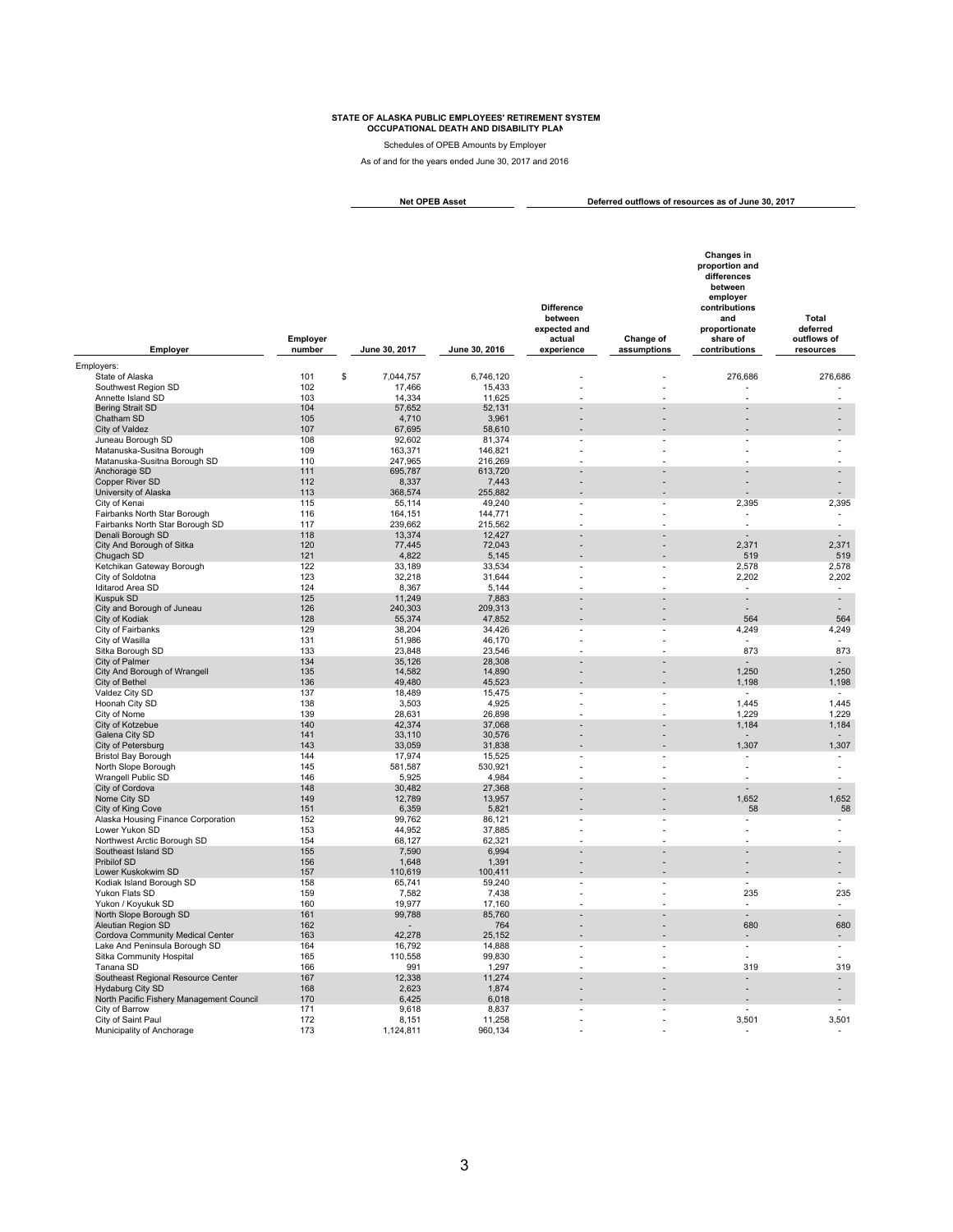|                                                        |                                | Deferred inflows of resources as of June 30, 2017                                                 |                                                                                                                         |                                 |                                                  | OPEB expense for the year ended June 30, 2017                                                                                                                                 |                     |
|--------------------------------------------------------|--------------------------------|---------------------------------------------------------------------------------------------------|-------------------------------------------------------------------------------------------------------------------------|---------------------------------|--------------------------------------------------|-------------------------------------------------------------------------------------------------------------------------------------------------------------------------------|---------------------|
| <b>Difference</b><br>between<br>expected and<br>actual | <b>Changes of</b>              | Net<br>difference<br>between<br>projected<br>and actual<br>investment<br>earnings on<br>OPEB plan | Changes in<br>proportion and<br>differences<br>between<br>employer<br>contributions<br>and<br>proportionate<br>share of | Total<br>deferred<br>inflows of | Proportionate<br>share of<br>plan<br><b>OPEB</b> | Net<br>amortization<br>of deferred<br>amounts from<br>changes in<br>proportion<br>and differences<br>between<br>emplover<br>contributions<br>and<br>proportionate<br>share of | Total               |
| experience                                             | assumptions                    | investments                                                                                       | contributions                                                                                                           | resources                       | expense                                          | contributions                                                                                                                                                                 | <b>OPEB</b> expense |
|                                                        |                                |                                                                                                   |                                                                                                                         |                                 |                                                  |                                                                                                                                                                               |                     |
| 207,708<br>515                                         |                                | 440,094<br>1,091                                                                                  | 974                                                                                                                     | 647,802<br>2,580                | 1,147,277<br>2,844                               | 34,156<br>(120)                                                                                                                                                               | 1,181,433<br>2,724  |
| 423                                                    |                                | 895                                                                                               | 1,725                                                                                                                   | 3,043                           | 2,334                                            | (213)                                                                                                                                                                         | 2,121               |
| 1,700                                                  |                                | 3,602                                                                                             | 2,154                                                                                                                   | 7,456                           | 9,389                                            | (266)                                                                                                                                                                         | 9,123               |
| 139                                                    |                                | 294                                                                                               | 441                                                                                                                     | 874                             | 767                                              | (54)                                                                                                                                                                          | 713                 |
| 1,996                                                  |                                | 4,229                                                                                             | 2,420                                                                                                                   | 8,645                           | 11,025                                           | (299)                                                                                                                                                                         | 10,726              |
| 2,730<br>4,817                                         | ÷,                             | 5,785<br>10,206                                                                                   | 5,561<br>4,692                                                                                                          | 14,076<br>19,715                | 15,081<br>26,606                                 | (687)<br>(579)                                                                                                                                                                | 14,394<br>26,027    |
| 7,311                                                  |                                | 15,491                                                                                            | 16,344                                                                                                                  | 39,146                          | 40,382                                           | (2,018)                                                                                                                                                                       | 38,364              |
| 20,515                                                 | $\overline{a}$                 | 43,466                                                                                            | 39,750                                                                                                                  | 103,731                         | 113,313                                          | (4,907)                                                                                                                                                                       | 108,406             |
| 246                                                    |                                | 521                                                                                               | 396                                                                                                                     | 1,163                           | 1,358                                            | (49)                                                                                                                                                                          | 1,309               |
| 10,867                                                 |                                | 23,025                                                                                            | 81,932                                                                                                                  | 115,824                         | 60,024                                           | (10, 115)                                                                                                                                                                     | 49,909              |
| 1,625<br>4,840                                         | $\overline{\phantom{a}}$<br>÷. | 3,443<br>10,255                                                                                   | 9,386                                                                                                                   | 5,068<br>24,481                 | 8,976<br>26,733                                  | 296<br>(1, 159)                                                                                                                                                               | 9,272<br>25,574     |
| 7,066                                                  |                                | 14,972                                                                                            | 9,978                                                                                                                   | 32,016                          | 39,030                                           | (1, 232)                                                                                                                                                                      | 37,798              |
| 394                                                    |                                | 835                                                                                               | 203                                                                                                                     | 1,432                           | 2,178                                            | (25)                                                                                                                                                                          | 2,153               |
| 2,283                                                  |                                | 4,838                                                                                             |                                                                                                                         | 7,121                           | 12,612                                           | 293                                                                                                                                                                           | 12,905              |
| 142                                                    |                                | 301                                                                                               | L,                                                                                                                      | 443                             | 785                                              | 64                                                                                                                                                                            | 849                 |
| 979<br>950                                             | $\overline{\phantom{a}}$       | 2,073                                                                                             | $\overline{a}$<br>÷,                                                                                                    | 3,052                           | 5,405                                            | 318<br>272                                                                                                                                                                    | 5,723               |
| 247                                                    |                                | 2,013<br>523                                                                                      | 2,472                                                                                                                   | 2,963<br>3,242                  | 5,247<br>1,363                                   | (305)                                                                                                                                                                         | 5,519<br>1,058      |
| 332                                                    |                                | 703                                                                                               | 2,457                                                                                                                   | 3,492                           | 1,832                                            | (303)                                                                                                                                                                         | 1,529               |
| 7,085                                                  |                                | 15,012                                                                                            | 5,830                                                                                                                   | 27,927                          | 39,135                                           | (720)                                                                                                                                                                         | 38,415              |
| 1,633                                                  |                                | 3,459                                                                                             | -                                                                                                                       | 5,092                           | 9,018                                            | 70                                                                                                                                                                            | 9,088               |
| 1,126                                                  | $\blacksquare$                 | 2,387                                                                                             | ٠                                                                                                                       | 3,513                           | 6,222                                            | 525                                                                                                                                                                           | 6,747               |
| 1,533<br>703                                           | $\overline{\phantom{a}}$       | 3,248<br>1,490                                                                                    | 318<br>٠                                                                                                                | 5,099<br>2,193                  | 8,466<br>3,884                                   | (39)<br>108                                                                                                                                                                   | 8,427<br>3,992      |
| 1,036                                                  |                                | 2,194                                                                                             | 3,023                                                                                                                   | 6,253                           | 5,721                                            | (373)                                                                                                                                                                         | 5,348               |
| 430                                                    | $\overline{a}$                 | 911                                                                                               | $\overline{a}$                                                                                                          | 1,341                           | 2,375                                            | 154                                                                                                                                                                           | 2,529               |
| 1,459                                                  |                                | 3,091                                                                                             |                                                                                                                         | 4,550                           | 8,058                                            | 148                                                                                                                                                                           | 8,206               |
| 545                                                    | $\overline{\phantom{a}}$       | 1,155                                                                                             | 1,798                                                                                                                   | 3,498                           | 3,011                                            | (222)                                                                                                                                                                         | 2,789               |
| 103                                                    |                                | 219                                                                                               | $\overline{a}$                                                                                                          | 322                             | 570                                              | 178                                                                                                                                                                           | 748                 |
| 844<br>1,249                                           |                                | 1,789<br>2,647                                                                                    | $\overline{a}$                                                                                                          | 2,633<br>3,896                  | 4,663<br>6,901                                   | 152<br>146                                                                                                                                                                    | 4,815<br>7,047      |
| 976                                                    |                                | 2,068                                                                                             | 670                                                                                                                     | 3,714                           | 5,392                                            | (83)                                                                                                                                                                          | 5,309               |
| 975                                                    |                                | 2,065                                                                                             |                                                                                                                         | 3,040                           | 5,384                                            | 161                                                                                                                                                                           | 5,545               |
| 530                                                    | ÷,                             | 1,123                                                                                             | 814                                                                                                                     | 2,467                           | 2,927                                            | (100)                                                                                                                                                                         | 2,827               |
| 17,148                                                 |                                | 36,332                                                                                            | 4,459                                                                                                                   | 57,939                          | 94,715                                           | (550)                                                                                                                                                                         | 94,165              |
| 175<br>899                                             | $\overline{a}$                 | 370<br>1,904                                                                                      | 554<br>408                                                                                                              | 1,099<br>3,211                  | 965<br>4,964                                     | (68)<br>(50)                                                                                                                                                                  | 897<br>4,914        |
| 377                                                    | $\overline{a}$                 | 799                                                                                               |                                                                                                                         | 1,176                           | 2,083                                            | 204                                                                                                                                                                           | 2,287               |
| 187                                                    |                                | 397                                                                                               |                                                                                                                         | 584                             | 1,036                                            | $\overline{7}$                                                                                                                                                                | 1,043               |
| 2,941                                                  | $\overline{\phantom{a}}$       | 6,232                                                                                             | 7,365                                                                                                                   | 16,538                          | 16,247                                           | (909)                                                                                                                                                                         | 15,338              |
| 1,325                                                  |                                | 2,808                                                                                             | 4,138                                                                                                                   | 8,271                           | 7,321                                            | (511)                                                                                                                                                                         | 6,810               |
| 2,009<br>224                                           |                                | 4,256<br>474                                                                                      | 1,907<br>167                                                                                                            | 8,172<br>865                    | 11,095<br>1,236                                  | (235)<br>(21)                                                                                                                                                                 | 10,860<br>1,215     |
| 49                                                     |                                | 103                                                                                               | 150                                                                                                                     | 302                             | 268                                              | (19)                                                                                                                                                                          | 249                 |
| 3,262                                                  |                                | 6,910                                                                                             | 3,792                                                                                                                   | 13,964                          | 18,015                                           | (468)                                                                                                                                                                         | 17,547              |
| 1,938                                                  |                                | 4,107                                                                                             | 2,645                                                                                                                   | 8,690                           | 10.706                                           | (326)                                                                                                                                                                         | 10,380              |
| 224                                                    |                                | 474                                                                                               | $\sim$                                                                                                                  | 698                             | 1,235                                            | 29                                                                                                                                                                            | 1,264               |
| 589                                                    |                                | 1,248                                                                                             | 1,551                                                                                                                   | 3,388                           | 3,253                                            | (191)<br>(952)                                                                                                                                                                | 3,062<br>15,299     |
| 2,942<br>$\sim$                                        |                                | 6,234<br>$\sim$                                                                                   | 7,709<br>$\sim$                                                                                                         | 16,885<br>$\sim$                | 16,251<br>$\sim$                                 | 84                                                                                                                                                                            | 84                  |
| 1,247                                                  |                                | 2,641                                                                                             | 13,287                                                                                                                  | 17,175                          | 6,885                                            | (1,640)                                                                                                                                                                       | 5,245               |
| 495                                                    |                                | 1,049                                                                                             | 891                                                                                                                     | 2,435                           | 2,735                                            | (110)                                                                                                                                                                         | 2,625               |
| 3,260                                                  |                                | 6,907                                                                                             | 4,257                                                                                                                   | 14,424                          | 18,005                                           | (526)                                                                                                                                                                         | 17,479              |
| 29                                                     |                                | 62                                                                                                | $\sim$                                                                                                                  | 91                              | 161                                              | 39                                                                                                                                                                            | 200                 |
| 364<br>77                                              |                                | 771<br>164                                                                                        | 357<br>541                                                                                                              | 1,492<br>782                    | 2,009<br>427                                     | (44)<br>(67)                                                                                                                                                                  | 1,965<br>360        |
| 189                                                    |                                | 401                                                                                               | 55                                                                                                                      | 645                             | 1,046                                            | (7)                                                                                                                                                                           | 1,039               |
| 284                                                    |                                | 601                                                                                               | 235                                                                                                                     | 1,120                           | 1,566                                            | (29)                                                                                                                                                                          | 1,537               |
| 240                                                    |                                | 509                                                                                               | $\sim$                                                                                                                  | 749                             | 1,327                                            | 432                                                                                                                                                                           | 1,759               |
| 33,164                                                 |                                | 70,268                                                                                            | 12,035                                                                                                                  | 115,467                         | 183,181                                          | (1, 486)                                                                                                                                                                      | 181,695             |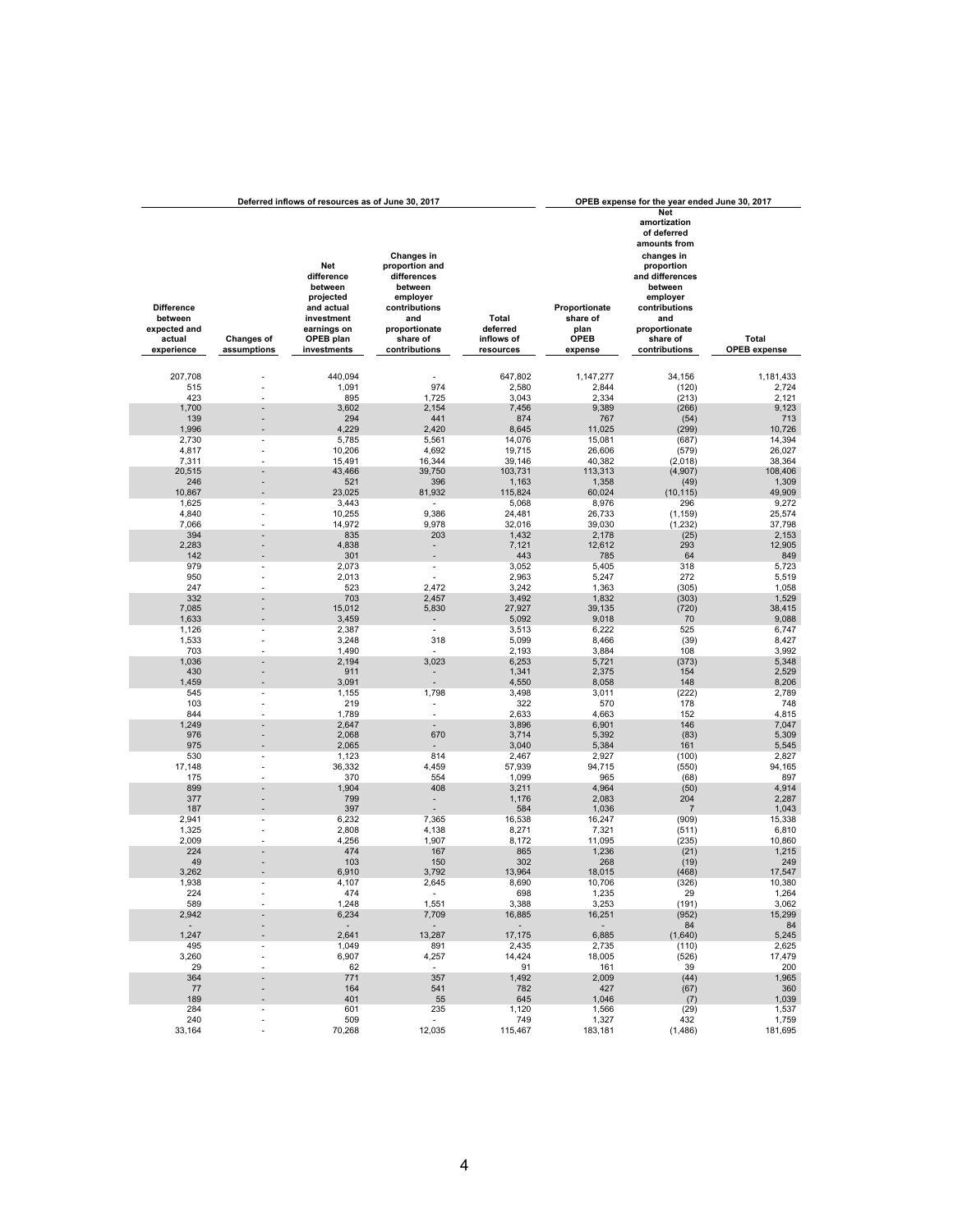Schedules of OPEB Amounts by Employer

As of and for the years ended June 30, 2017 and 2016

**Deferred outflows of resources as of June 30, 2017 Net OPEB Asset**

| Employer                                                                            | Emplover<br>number | June 30, 2017   | June 30, 2016   | <b>Difference</b><br>between<br>expected and<br>actual<br>experience | Change of<br>assumptions | <b>Changes in</b><br>proportion and<br>differences<br>between<br>employer<br>contributions<br>and<br>proportionate<br>share of<br>contributions | <b>Total</b><br>deferred<br>outflows of<br>resources |
|-------------------------------------------------------------------------------------|--------------------|-----------------|-----------------|----------------------------------------------------------------------|--------------------------|-------------------------------------------------------------------------------------------------------------------------------------------------|------------------------------------------------------|
|                                                                                     | 174                | \$<br>20,405    |                 |                                                                      | ÷                        |                                                                                                                                                 |                                                      |
| Kodiak Island Borough<br>Nome Joint Utility System                                  | 175                | 1,846           | 16,705<br>457   |                                                                      | -                        |                                                                                                                                                 |                                                      |
| City of Sand Point                                                                  | 176                | 10,161          | 10,330          |                                                                      |                          | 1,044                                                                                                                                           | 1,044                                                |
| Ketchikan Gateway Borough SD                                                        | 177                | 57,768          | 50,805          | $\overline{a}$                                                       |                          |                                                                                                                                                 |                                                      |
| City of Dillingham                                                                  | 178                | 29,197          | 27,261          | $\overline{a}$                                                       | ٠                        | 810                                                                                                                                             | 810                                                  |
| City of Unalaska                                                                    | 179                | 94,464          | 85,058          |                                                                      |                          |                                                                                                                                                 |                                                      |
| Kenai Peninsula Borough                                                             | 180                | 136,586         | 124,501         |                                                                      |                          | 3,992                                                                                                                                           | 3,992                                                |
| City of Ketchikan                                                                   | 181                | 55,411          | 52,306          | $\overline{a}$                                                       |                          | 2,027                                                                                                                                           | 2,027                                                |
| City of Seward                                                                      | 182                | 32,352          | 28,748          |                                                                      |                          |                                                                                                                                                 | $\overline{\phantom{a}}$                             |
| City of Fort Yukon<br><b>Bristol Bay Borough SD</b>                                 | 183<br>184         | 4,759<br>2,677  | 1,968<br>1,651  |                                                                      | ÷.                       | $\overline{\phantom{a}}$                                                                                                                        | $\overline{\phantom{a}}$<br>$\overline{\phantom{a}}$ |
| Cordova City SD                                                                     | 185                | 6,896           | 5,734           |                                                                      |                          |                                                                                                                                                 | L,                                                   |
| City of Craig                                                                       | 186                | 14,362          | 14,175          |                                                                      | L,                       | 1,164                                                                                                                                           | 1,164                                                |
| Petersburg Medical Center                                                           | 187                | 56,076          | 49,044          | ×,                                                                   | ۰                        | $\overline{\phantom{a}}$                                                                                                                        | $\overline{\phantom{a}}$                             |
| Haines Borough                                                                      | 189                | 23,405          | 18,823          |                                                                      | ٠                        |                                                                                                                                                 | $\overline{\phantom{a}}$                             |
| Kenai Peninsula Borough SD                                                          | 190                | 144,769         | 130,990         | $\overline{\phantom{a}}$                                             | $\overline{a}$           |                                                                                                                                                 | $\overline{\phantom{a}}$                             |
| City of North Pole                                                                  | 191                | 20,243          | 18,463          |                                                                      | L,                       | 2,121                                                                                                                                           | 2,121                                                |
| City of Galena                                                                      | 192<br>193         | 6,328<br>368    | 4,926           |                                                                      |                          | $\overline{\phantom{a}}$                                                                                                                        | $\overline{\phantom{a}}$                             |
| City of Nenana<br>Yupiit SD                                                         | 195                | 10,845          | 283<br>7,065    | ÷,                                                                   | L,                       | 18                                                                                                                                              | 18<br>$\overline{\phantom{a}}$                       |
| Nenana City SD                                                                      | 196                | 14,212          | 12,426          |                                                                      |                          |                                                                                                                                                 | $\blacksquare$                                       |
| City of Saxman                                                                      | 198                | 954             | 1,690           | ٠                                                                    | ٠                        | 701                                                                                                                                             | 701                                                  |
| City of Hoonah                                                                      | 199                | 13,392          | 11,334          |                                                                      |                          | 3,924                                                                                                                                           | 3,924                                                |
| City of Pelican                                                                     | 200                | 1,278           | 886             | L.                                                                   |                          | $\overline{\phantom{a}}$                                                                                                                        | $\sim$                                               |
| City of Whittier                                                                    | 202                | 9,500           | 7,611           |                                                                      |                          |                                                                                                                                                 | $\overline{\phantom{a}}$                             |
| Anchorage Community Development Authority                                           | 203                | 20,456          | 20,331          |                                                                      |                          | 868                                                                                                                                             | 868                                                  |
| Craig City SD                                                                       | 204                | 9,830           | 8,756           |                                                                      |                          |                                                                                                                                                 | $\overline{\phantom{a}}$                             |
| Dillingham City SD<br>City of Thorne Bay                                            | 205<br>206         | 8,251<br>5,019  | 10,406<br>4,313 | $\blacksquare$                                                       | $\overline{\phantom{a}}$ | 2,313                                                                                                                                           | 2,313<br>$\overline{\phantom{a}}$                    |
| City of Akutan                                                                      | 208                | 13,235          | 6,458           | L.                                                                   | ÷.                       | $\overline{a}$                                                                                                                                  | $\mathcal{L}_{\mathcal{A}}$                          |
| Unalaska City SD                                                                    | 209                | 6,843           | 5,595           |                                                                      |                          |                                                                                                                                                 | $\mathbf{r}$                                         |
| Kashunamiut SD                                                                      | 211                | 9,485           | 10,438          | $\overline{\phantom{a}}$                                             | $\overline{a}$           | 1,303                                                                                                                                           | 1,303                                                |
| City of Homer                                                                       | 215                | 43,414          | 40,672          |                                                                      |                          | 1,073                                                                                                                                           | 1,073                                                |
| Special Education Service Agency                                                    | 218                | 3,154           | 2,935           | ٠                                                                    | ۰                        | $\overline{\phantom{a}}$                                                                                                                        | $\overline{\phantom{a}}$                             |
| <b>Bartlett Regional Hospital</b>                                                   | 219<br>220         | 289,389         | 244,832         | Ĭ.                                                                   | ÷,                       |                                                                                                                                                 | $\sim$                                               |
| Northwest Arctic Borough<br>Saint Mary's SD                                         | 221                | 16,328<br>6,023 | 18,775<br>5,583 |                                                                      |                          | 3,135                                                                                                                                           | 3,135<br>$\blacksquare$                              |
| <b>Bristol Bay Regional Housing Authority</b>                                       | 223                | 10,795          | 10,398          |                                                                      |                          | 164                                                                                                                                             | 164                                                  |
| Copper River Basin Regional Housing Authority                                       | 224                | 5,133           | 5,098           |                                                                      |                          | 214                                                                                                                                             | 214                                                  |
| Skagway City SD                                                                     | 225                | 1,179           | 1,134           | Ĩ.                                                                   | ٠                        | 16                                                                                                                                              | 16                                                   |
| City of Klawock                                                                     | 227                | 6,246           | 5,994           | Ĭ.                                                                   |                          | 401                                                                                                                                             | 401                                                  |
| Petersburg City SD                                                                  | 228                | 8,746           | 7,948           | L.                                                                   | ÷.                       | $\overline{\phantom{a}}$                                                                                                                        | $\sim$                                               |
| Aleutians East Borough<br>City of Huslia                                            | 230<br>235         | 4,681<br>732    | 3,787<br>699    | ÷,<br>$\overline{a}$                                                 | ÷,<br>$\overline{a}$     | $6\phantom{1}$                                                                                                                                  | $\blacksquare$<br>$\,6$                              |
| City of Kaltag                                                                      | 237                | 86              | 208             | ÷,                                                                   | ÷                        | 113                                                                                                                                             | 113                                                  |
| Haines Borough SD                                                                   | 240                | 5,861           | 6,326           | $\overline{a}$                                                       | -                        | 695                                                                                                                                             | 695                                                  |
| City of Atka                                                                        | 243                | 954             | 1,845           |                                                                      |                          | 839                                                                                                                                             | 839                                                  |
| Aleutians East Borough SD                                                           | 244                | 5,917           | 7,303           |                                                                      |                          | 1,517                                                                                                                                           | 1,517                                                |
| Delta/Greely SD                                                                     | 246                | 9,908           | 9,874           |                                                                      |                          | 444                                                                                                                                             | 444                                                  |
| Lake and Peninsula Borough                                                          | 247                | 3,128           | 3,469           |                                                                      |                          | 453                                                                                                                                             | 453                                                  |
| City and Borough of Yakutat                                                         | 248                | 7,126           | 5,015           |                                                                      |                          |                                                                                                                                                 | $\blacksquare$                                       |
| City of Unalakleet<br>Klawock City SD                                               | 249<br>251         | 4,198<br>3,622  | 3,007<br>3,594  |                                                                      |                          | 149                                                                                                                                             | 149                                                  |
| Alaska Gateway SD                                                                   | 255                | 17,766          | 14,868          |                                                                      |                          |                                                                                                                                                 | $\overline{a}$                                       |
| Pelican City SD                                                                     | 257                | 150             | 184             | $\overline{\phantom{a}}$                                             | L,                       | 37                                                                                                                                              | 37                                                   |
| Denali Borough                                                                      | 258                | 4,283           | 4,154           |                                                                      |                          | 83                                                                                                                                              | 83                                                   |
| Cook Inlet Housing Authority                                                        | 262                | 72,109          | 66,844          |                                                                      |                          |                                                                                                                                                 |                                                      |
| Interior Regional Housing Authority                                                 | 263                | 7,897           | 6,851           |                                                                      |                          |                                                                                                                                                 | $\overline{\phantom{a}}$                             |
| Yakutat SD                                                                          | 264                | 1,822           | 1,469           | $\overline{a}$                                                       | ٠                        |                                                                                                                                                 | $\overline{\phantom{a}}$                             |
| Kake City SD<br><b>Aleutian Housing Authority</b>                                   | 265                | 3,646           | 2,980           |                                                                      | ٠                        | 232                                                                                                                                             | $\sim$<br>232                                        |
| Bering Straits Regional Housing Authority                                           | 267<br>270         | 7,691<br>7,582  | 7,537<br>9,488  | $\overline{\phantom{a}}$                                             |                          | 2,059                                                                                                                                           | 2,059                                                |
| City of Egegik                                                                      | 271                | 152             |                 |                                                                      |                          |                                                                                                                                                 | $\blacksquare$                                       |
| Ilisagvik College                                                                   | 275                | 56,291          | 52,529          |                                                                      |                          | $\overline{\phantom{a}}$                                                                                                                        | $\sim$                                               |
| North Pacific Rim Housing Authority                                                 | 276                | 4,696           | 4,449           | $\overline{a}$                                                       | ٠                        | 5                                                                                                                                               | $\,$ 5 $\,$                                          |
| Saxman Seaport                                                                      | 278                | 1,070           | 596             | $\overline{\phantom{a}}$                                             | $\overline{a}$           |                                                                                                                                                 | $\overline{\phantom{a}}$                             |
| Tlingit-Haida Regional Housing Authority<br><b>Baranof Island Housing Authority</b> | 279<br>281         | 21,924<br>5,172 | 23,138<br>4,617 |                                                                      | ٠                        | 2,130                                                                                                                                           | 2,130                                                |
| City of Delta Junction                                                              | 282                | 3,594           | 4,232           |                                                                      |                          | 739                                                                                                                                             | 739                                                  |
|                                                                                     |                    |                 |                 |                                                                      |                          |                                                                                                                                                 |                                                      |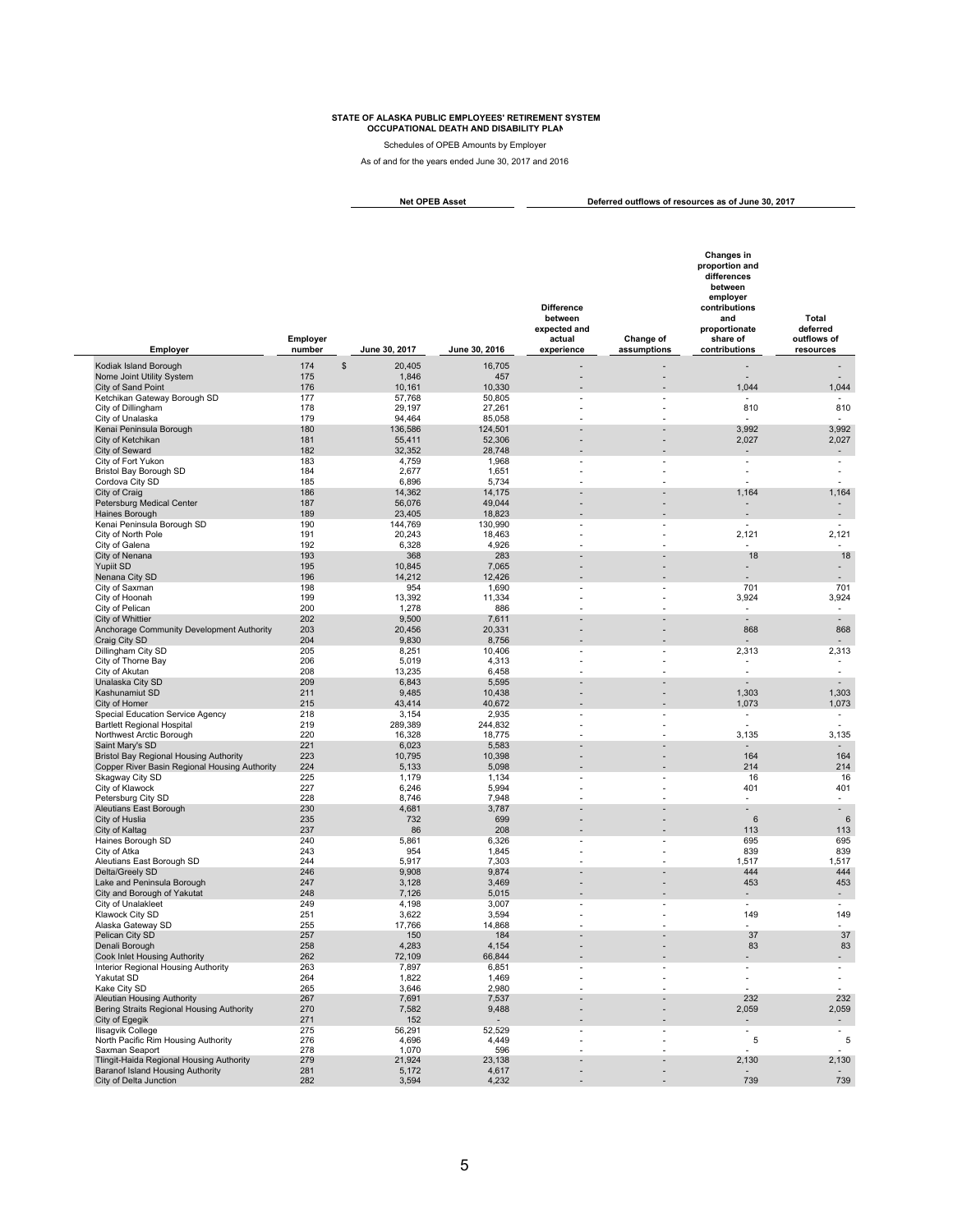|                                                                      |                                  | Deferred inflows of resources as of June 30, 2017                                                                |                                                                                                                                          |                                              |                                                             | OPEB expense for the year ended June 30, 2017                                                                                                                                                         |                              |
|----------------------------------------------------------------------|----------------------------------|------------------------------------------------------------------------------------------------------------------|------------------------------------------------------------------------------------------------------------------------------------------|----------------------------------------------|-------------------------------------------------------------|-------------------------------------------------------------------------------------------------------------------------------------------------------------------------------------------------------|------------------------------|
| <b>Difference</b><br>between<br>expected and<br>actual<br>experience | <b>Changes of</b><br>assumptions | Net<br>difference<br>between<br>projected<br>and actual<br>investment<br>earnings on<br>OPEB plan<br>investments | Changes in<br>proportion and<br>differences<br>between<br>employer<br>contributions<br>and<br>proportionate<br>share of<br>contributions | Total<br>deferred<br>inflows of<br>resources | Proportionate<br>share of<br>plan<br><b>OPEB</b><br>expense | <b>Net</b><br>amortization<br>of deferred<br>amounts from<br>changes in<br>proportion<br>and differences<br>between<br>employer<br>contributions<br>and<br>proportionate<br>share of<br>contributions | Total<br><b>OPEB</b> expense |
| 602                                                                  |                                  | 1,275                                                                                                            | 2,026                                                                                                                                    | 3,903                                        | 3,323                                                       | (250)                                                                                                                                                                                                 | 3,073                        |
| 54                                                                   |                                  | 115                                                                                                              | 1,147                                                                                                                                    | 1,316                                        | 301                                                         | (142)                                                                                                                                                                                                 | 159                          |
| 300<br>1,703                                                         | $\overline{\phantom{a}}$         | 635<br>3,609                                                                                                     | 3,432                                                                                                                                    | 935<br>8,744                                 | 1,655<br>9,408                                              | 129<br>(424)                                                                                                                                                                                          | 1,784<br>8,984               |
| 861                                                                  |                                  | 1,824                                                                                                            |                                                                                                                                          | 2,685                                        | 4,755                                                       | 100                                                                                                                                                                                                   | 4,855                        |
| 2,785                                                                | $\overline{a}$                   | 5,901                                                                                                            | 111                                                                                                                                      | 8,797                                        | 15,384                                                      | (14)                                                                                                                                                                                                  | 15,370                       |
| 4,027                                                                |                                  | 8,533                                                                                                            | $\overline{\phantom{a}}$                                                                                                                 | 12,560                                       | 22,244                                                      | 493                                                                                                                                                                                                   | 22,737                       |
| 1,634<br>954                                                         | $\overline{a}$                   | 3,462<br>2,021                                                                                                   | $\overline{a}$<br>489                                                                                                                    | 5,096<br>3,464                               | 9,024<br>5,269                                              | 250<br>(60)                                                                                                                                                                                           | 9,274<br>5,209               |
| 140                                                                  | $\overline{\phantom{m}}$         | 297                                                                                                              | 2,278                                                                                                                                    | 2,715                                        | 775                                                         | (281)                                                                                                                                                                                                 | 494                          |
| 79                                                                   | $\overline{a}$                   | 167                                                                                                              | 785                                                                                                                                      | 1,031                                        | 436                                                         | (97)                                                                                                                                                                                                  | 339                          |
| 203                                                                  | $\overline{a}$                   | 431                                                                                                              | 704                                                                                                                                      | 1,338                                        | 1,123                                                       | (87)                                                                                                                                                                                                  | 1,036                        |
| 423<br>1,653                                                         | $\overline{a}$                   | 897<br>3,503                                                                                                     | 3,576                                                                                                                                    | 1,320<br>8,732                               | 2,339<br>9,132                                              | 144<br>(441)                                                                                                                                                                                          | 2,483<br>8,691               |
| 690                                                                  |                                  | 1,462                                                                                                            | 1,906                                                                                                                                    | 4,058                                        | 3,812                                                       | (235)                                                                                                                                                                                                 | 3,577                        |
| 4,268                                                                |                                  | 9,044                                                                                                            | 5,376                                                                                                                                    | 18,688                                       | 23,576                                                      | (664)                                                                                                                                                                                                 | 22,912                       |
| 597                                                                  | L,<br>$\overline{a}$             | 1,265                                                                                                            | $\overline{a}$                                                                                                                           | 1,862                                        | 3,297                                                       | 262                                                                                                                                                                                                   | 3,559                        |
| 187<br>11                                                            | $\overline{a}$                   | 395<br>23                                                                                                        | 901                                                                                                                                      | 1,483<br>34                                  | 1,031<br>60                                                 | (111)<br>$\overline{2}$                                                                                                                                                                               | 920<br>62                    |
| 320                                                                  | $\overline{a}$                   | 677                                                                                                              | 2,845                                                                                                                                    | 3,842                                        | 1,766                                                       | (351)                                                                                                                                                                                                 | 1,415                        |
| 419                                                                  |                                  | 888                                                                                                              | 909                                                                                                                                      | 2,216                                        | 2,314                                                       | (112)                                                                                                                                                                                                 | 2,202                        |
| 28                                                                   | $\overline{a}$                   | 60                                                                                                               | $\overline{\phantom{a}}$<br>÷,                                                                                                           | 88                                           | 155                                                         | 87                                                                                                                                                                                                    | 242                          |
| 395<br>38                                                            | $\overline{a}$                   | 837<br>80                                                                                                        | 287                                                                                                                                      | 1,232<br>405                                 | 2,181<br>208                                                | 484<br>(35)                                                                                                                                                                                           | 2,665<br>173                 |
| 280                                                                  |                                  | 593                                                                                                              | 899                                                                                                                                      | 1,772                                        | 1,547                                                       | (111)                                                                                                                                                                                                 | 1,436                        |
| 603                                                                  |                                  | 1,278                                                                                                            |                                                                                                                                          | 1,881                                        | 3,331                                                       | 107                                                                                                                                                                                                   | 3,438                        |
| 290<br>243                                                           |                                  | 614<br>515                                                                                                       | 486                                                                                                                                      | 1,390<br>758                                 | 1,601<br>1,344                                              | (60)<br>286                                                                                                                                                                                           | 1,541<br>1,630               |
| 148                                                                  |                                  | 314                                                                                                              | 388                                                                                                                                      | 850                                          | 817                                                         | (48)                                                                                                                                                                                                  | 769                          |
| 390                                                                  |                                  | 827                                                                                                              | 5,259                                                                                                                                    | 6,476                                        | 2,155                                                       | (649)                                                                                                                                                                                                 | 1,506                        |
| 202                                                                  | $\overline{a}$                   | 427                                                                                                              | 783                                                                                                                                      | 1,412                                        | 1,114                                                       | (97)                                                                                                                                                                                                  | 1,017                        |
| 280<br>1,280                                                         |                                  | 593<br>2,712                                                                                                     |                                                                                                                                          | 873<br>3,992                                 | 1,545<br>7,070                                              | 161<br>132                                                                                                                                                                                            | 1,706<br>7,202               |
| 93                                                                   |                                  | 197                                                                                                              | 44                                                                                                                                       | 334                                          | 514                                                         | (5)                                                                                                                                                                                                   | 509                          |
| 8,532                                                                | $\overline{a}$                   | 18,078                                                                                                           | 25,851                                                                                                                                   | 52,461                                       | 47,129                                                      | (3, 191)                                                                                                                                                                                              | 43,938                       |
| 481                                                                  |                                  | 1,020                                                                                                            |                                                                                                                                          | 1,501                                        | 2,659                                                       | 387                                                                                                                                                                                                   | 3,046                        |
| 178<br>318                                                           | $\overline{a}$                   | 376<br>674                                                                                                       | 103<br>$\overline{a}$                                                                                                                    | 657<br>992                                   | 981<br>1,758                                                | (13)<br>20                                                                                                                                                                                            | 968<br>1,778                 |
| 151                                                                  |                                  | 321                                                                                                              |                                                                                                                                          | 472                                          | 836                                                         | 26                                                                                                                                                                                                    | 862                          |
| 35                                                                   |                                  | 74                                                                                                               | $\overline{\phantom{a}}$                                                                                                                 | 109                                          | 192                                                         | $\overline{2}$                                                                                                                                                                                        | 194                          |
| 184<br>258                                                           | $\overline{a}$                   | 390<br>546                                                                                                       | $\overline{a}$<br>292                                                                                                                    | 574<br>1,096                                 | 1,017<br>1,424                                              | 50<br>(36)                                                                                                                                                                                            | 1,067<br>1,388               |
| 138                                                                  |                                  | 292                                                                                                              | 572                                                                                                                                      | 1,002                                        | 762                                                         | (71)                                                                                                                                                                                                  | 691                          |
| 22                                                                   |                                  | 46                                                                                                               | $\overline{\phantom{a}}$                                                                                                                 | 68                                           | 119                                                         | $\mathbf{1}$                                                                                                                                                                                          | 120                          |
| $\mathbf{3}$                                                         | $\overline{a}$                   | $\sqrt{5}$                                                                                                       |                                                                                                                                          | 8                                            | 14                                                          | 14                                                                                                                                                                                                    | 28                           |
| 173<br>28                                                            | $\overline{\phantom{a}}$<br>÷,   | 366<br>60                                                                                                        | $\overline{\phantom{a}}$<br>÷.                                                                                                           | 539<br>88                                    | 954<br>155                                                  | 86<br>104                                                                                                                                                                                             | 1,040<br>259                 |
| 174                                                                  | $\overline{a}$                   | 370                                                                                                              | $\overline{\phantom{a}}$                                                                                                                 | 544                                          | 964                                                         | 187                                                                                                                                                                                                   | 1,151                        |
| 292                                                                  |                                  | 619                                                                                                              |                                                                                                                                          | 911                                          | 1,614                                                       | 55                                                                                                                                                                                                    | 1,669                        |
| 92<br>210                                                            | $\overline{a}$                   | 195<br>445                                                                                                       | $\overline{a}$<br>923                                                                                                                    | 287<br>,578                                  | 509<br>1,160                                                | 56                                                                                                                                                                                                    | 565<br>1,046                 |
| 124                                                                  |                                  | 262                                                                                                              | 425                                                                                                                                      | 811                                          | 684                                                         | (114)<br>(53)                                                                                                                                                                                         | 631                          |
| 107                                                                  |                                  | 226                                                                                                              | $\sim$                                                                                                                                   | 333                                          | 590                                                         | 18                                                                                                                                                                                                    | 608                          |
| 524                                                                  |                                  | 1,110                                                                                                            | 1,729                                                                                                                                    | 3,363                                        | 2,893                                                       | (213)                                                                                                                                                                                                 | 2,680                        |
| $\overline{4}$<br>126                                                |                                  | $9\,$<br>268                                                                                                     | Ì,                                                                                                                                       | 13<br>394                                    | 24<br>698                                                   | $\sqrt{5}$<br>$10$                                                                                                                                                                                    | 29<br>708                    |
| 2,126                                                                |                                  | 4,505                                                                                                            | 1,236                                                                                                                                    | 7,867                                        | 11,743                                                      | (153)                                                                                                                                                                                                 | 11,590                       |
| 233                                                                  |                                  | 493                                                                                                              | 552                                                                                                                                      | 1,278                                        | 1,286                                                       | (68)                                                                                                                                                                                                  | 1,218                        |
| 54<br>107                                                            |                                  | 114<br>228                                                                                                       | 227<br>418                                                                                                                               | 395<br>753                                   | 297<br>594                                                  | (28)<br>(52)                                                                                                                                                                                          | 269<br>542                   |
| 227                                                                  |                                  | 480                                                                                                              |                                                                                                                                          | 707                                          | 1,252                                                       | 29                                                                                                                                                                                                    | 1,281                        |
| 224                                                                  |                                  | 474                                                                                                              | t,                                                                                                                                       | 698                                          | 1,235                                                       | 254                                                                                                                                                                                                   | 1,489                        |
| $\overline{4}$                                                       |                                  | $\boldsymbol{9}$                                                                                                 | 128                                                                                                                                      | 141                                          | 25                                                          | (16)                                                                                                                                                                                                  | $\boldsymbol{9}$             |
| 1,660<br>138                                                         |                                  | 3,517<br>293                                                                                                     | 655<br>$\sim$                                                                                                                            | 5,832<br>431                                 | 9,167<br>765                                                | (81)<br>$\overline{1}$                                                                                                                                                                                | 9,086<br>766                 |
| 32                                                                   |                                  | 67                                                                                                               | 371                                                                                                                                      | 470                                          | 174                                                         | (46)                                                                                                                                                                                                  | 128                          |
| 646<br>153                                                           |                                  | 1,370<br>323                                                                                                     | $\sim$<br>246                                                                                                                            | 2,016<br>722                                 | 3,570<br>842                                                | 263                                                                                                                                                                                                   | 3,833<br>812                 |
| 106                                                                  |                                  | 225                                                                                                              | $\blacksquare$                                                                                                                           | 331                                          | 585                                                         | (30)<br>91                                                                                                                                                                                            | 676                          |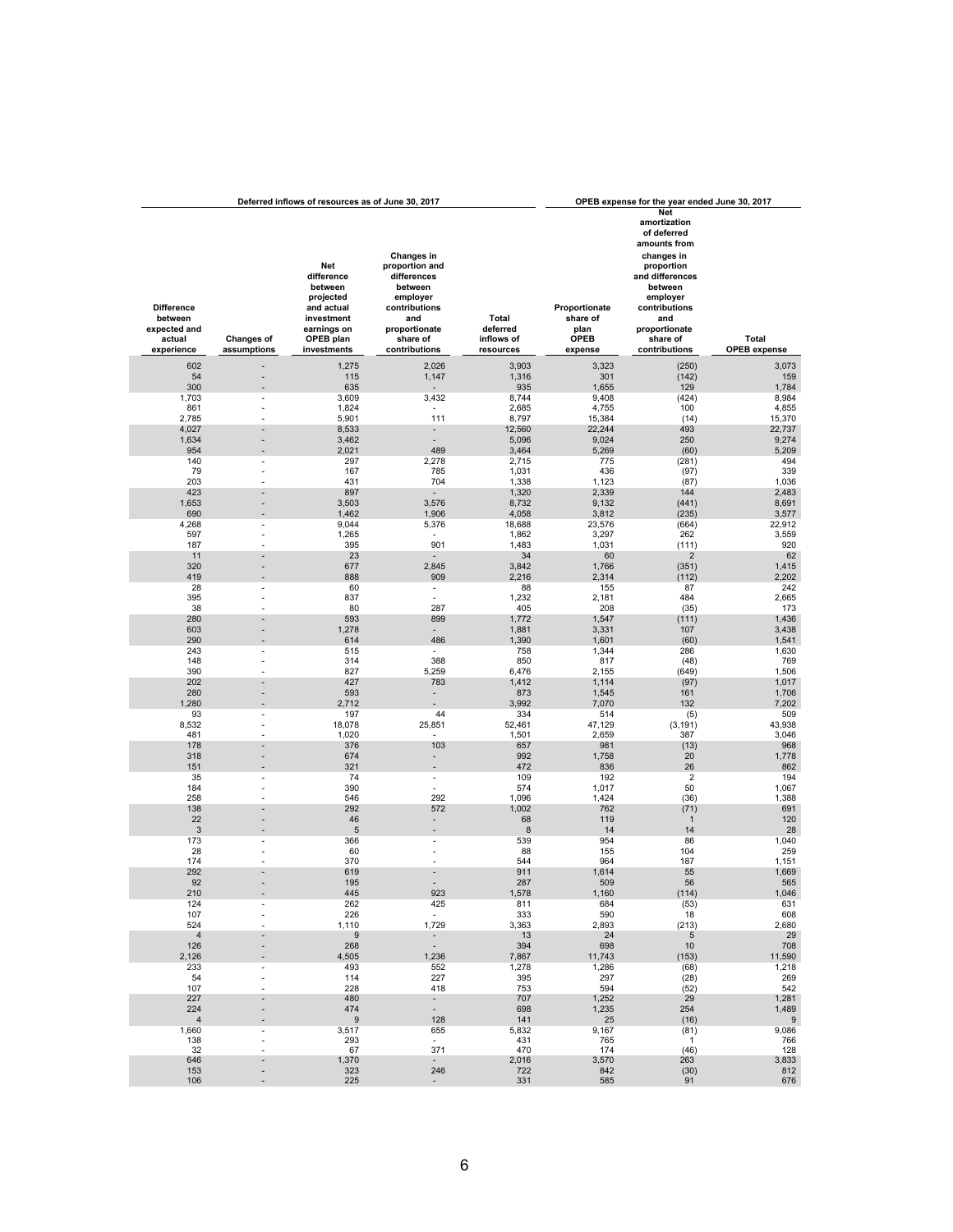Schedules of OPEB Amounts by Employer

As of and for the years ended June 30, 2017 and 2016

**Deferred outflows of resources as of June 30, 2017 Net OPEB Asset**

| Employer                                  | Employer<br>number |   | June 30, 2017 | June 30, 2016 | <b>Difference</b><br>between<br>expected and<br>actual<br>experience | Change of<br>assumptions | Changes in<br>proportion and<br>differences<br>between<br>employer<br>contributions<br>and<br>proportionate<br>share of<br>contributions | <b>Total</b><br>deferred<br>outflows of<br>resources |
|-------------------------------------------|--------------------|---|---------------|---------------|----------------------------------------------------------------------|--------------------------|------------------------------------------------------------------------------------------------------------------------------------------|------------------------------------------------------|
| City of Anderson                          | 283                | S | 343           | 365           |                                                                      | ۰                        | 36                                                                                                                                       | 36                                                   |
| Inter-Island Ferry Authority              | 284                |   | 8,033         | 7,304         |                                                                      | ٠                        | $\overline{\phantom{a}}$                                                                                                                 | ۰                                                    |
| City of Seldovia                          | 286                |   | 1,564         | 1,044         | $\overline{\phantom{a}}$                                             | ٠                        | $\overline{\phantom{a}}$                                                                                                                 |                                                      |
| Northwest Inupiat Housing Authority       | 288                |   | 4,497         | 3,873         | $\overline{\phantom{a}}$                                             | $\overline{\phantom{a}}$ | $\sim$                                                                                                                                   | $\overline{\phantom{a}}$                             |
| City of Upper Kalskag                     | 290                |   | 149           | 116           |                                                                      | -                        |                                                                                                                                          | -                                                    |
| City of Shaktoolik                        | 291                |   | 437           | 430           | $\overline{\phantom{a}}$                                             | $\overline{\phantom{a}}$ | 15                                                                                                                                       | 15                                                   |
| Tagiugmiullu Nunamiullu Housing Authority | 293                |   | 6,909         | 6,902         | $\overline{\phantom{a}}$                                             | $\overline{\phantom{a}}$ | 324                                                                                                                                      | 324                                                  |
| Municipality of Skagway                   | 296                |   | 32,112        | 26,924        | $\overline{\phantom{a}}$                                             | $\overline{\phantom{a}}$ | $\overline{\phantom{a}}$                                                                                                                 | ٠                                                    |
| City of Nulato                            | 297                |   | 2,160         | 1,835         | $\overline{\phantom{a}}$                                             | ٠                        | $\overline{\phantom{a}}$                                                                                                                 |                                                      |
| City of Aniak                             | 298                |   | 1,937         | 1,077         | $\overline{\phantom{a}}$                                             | $\overline{\phantom{a}}$ | $\overline{\phantom{a}}$                                                                                                                 | ۰.                                                   |
| Alaska Gasline Development Corporation    | 299                |   | 30,624        | 18,948        |                                                                      |                          |                                                                                                                                          |                                                      |
| Total for employers                       |                    |   | 14,189,000    | 12,999,000    |                                                                      |                          | 341,659                                                                                                                                  | 341,659                                              |

See accompanying notes to schedules of OPEB amounts by employer.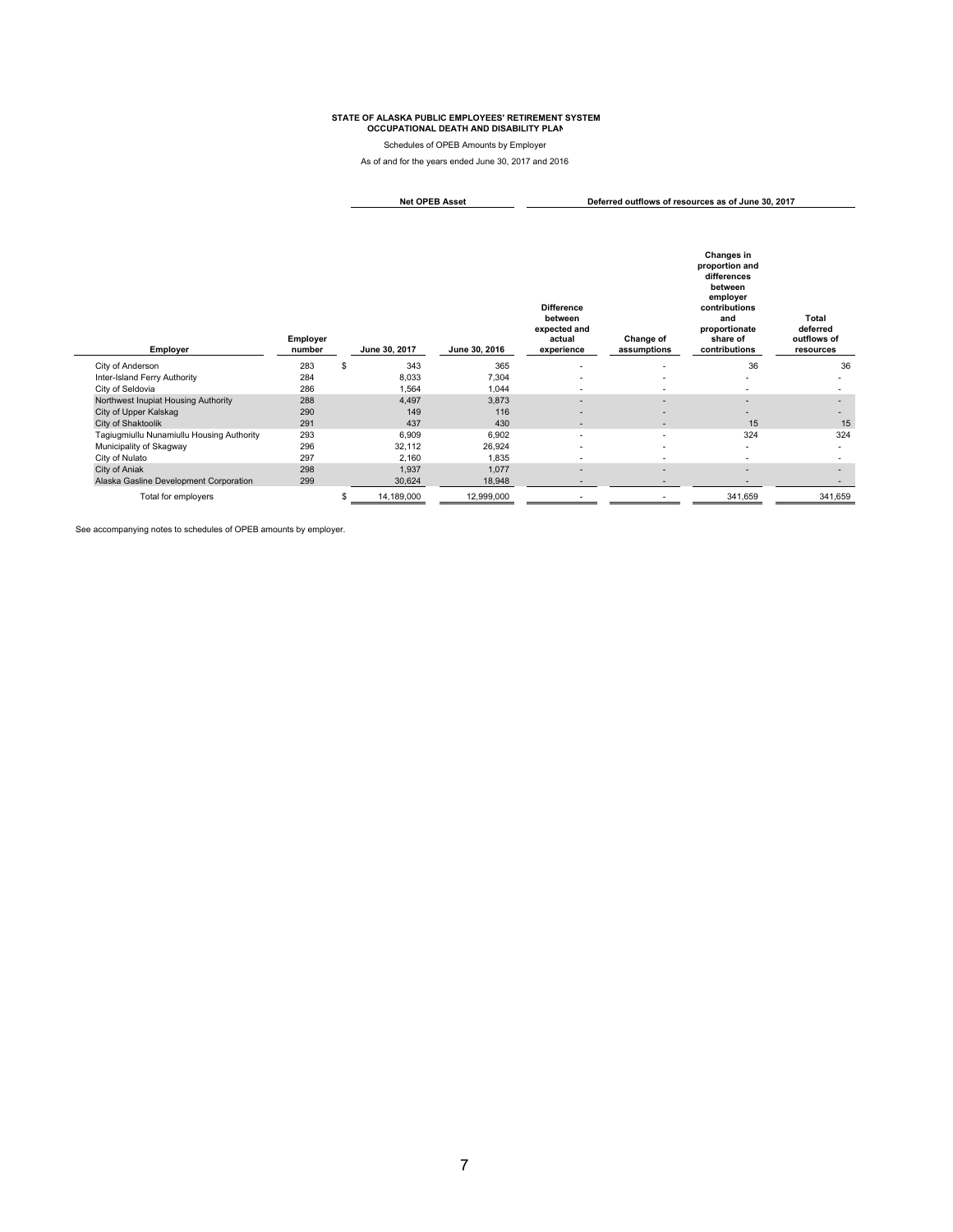|                                                        |                          | Deferred inflows of resources as of June 30, 2017                                                 |                                                                                                                         | OPEB expense for the year ended June 30, 2017 |                                                  |                                                                                                                                                                                      |                     |
|--------------------------------------------------------|--------------------------|---------------------------------------------------------------------------------------------------|-------------------------------------------------------------------------------------------------------------------------|-----------------------------------------------|--------------------------------------------------|--------------------------------------------------------------------------------------------------------------------------------------------------------------------------------------|---------------------|
| <b>Difference</b><br>between<br>expected and<br>actual | <b>Changes of</b>        | Net<br>difference<br>between<br>projected<br>and actual<br>investment<br>earnings on<br>OPEB plan | Changes in<br>proportion and<br>differences<br>between<br>employer<br>contributions<br>and<br>proportionate<br>share of | Total<br>deferred<br>inflows of               | Proportionate<br>share of<br>plan<br><b>OPEB</b> | <b>Net</b><br>amortization<br>of deferred<br>amounts from<br>changes in<br>proportion<br>and differences<br>between<br>employer<br>contributions<br>and<br>proportionate<br>share of | Total               |
| experience                                             | assumptions              | investments                                                                                       | contributions                                                                                                           | resources                                     | expense                                          | contributions                                                                                                                                                                        | <b>OPEB</b> expense |
| 10                                                     |                          | 21                                                                                                |                                                                                                                         | 31                                            | 56                                               | 4                                                                                                                                                                                    | 60                  |
| 237                                                    |                          | 502                                                                                               | 265                                                                                                                     | 1,004                                         | 1,308                                            | (33)                                                                                                                                                                                 | 1,275               |
| 46                                                     |                          | 98                                                                                                | 389                                                                                                                     | 533                                           | 255                                              | (48)                                                                                                                                                                                 | 207                 |
| 133                                                    | -                        | 281                                                                                               | 340                                                                                                                     | 754                                           | 732                                              | (42)                                                                                                                                                                                 | 690                 |
| 4                                                      |                          | 9                                                                                                 | 23                                                                                                                      | 36                                            | 24                                               | (3)                                                                                                                                                                                  | 21                  |
| 13                                                     |                          | 27                                                                                                | $\overline{\phantom{a}}$                                                                                                | 40                                            | 71                                               | $\overline{2}$                                                                                                                                                                       | 73                  |
| 204                                                    | $\overline{\phantom{a}}$ | 432                                                                                               | $\overline{\phantom{a}}$                                                                                                | 636                                           | 1,125                                            | 40                                                                                                                                                                                   | 1,165               |
| 947                                                    |                          | 2,006                                                                                             | 2,656                                                                                                                   | 5,609                                         | 5,230                                            | (328)                                                                                                                                                                                | 4,902               |
| 64                                                     |                          | 135                                                                                               | 185                                                                                                                     | 384                                           | 352                                              | (23)                                                                                                                                                                                 | 329                 |
| 57                                                     |                          | 121                                                                                               | 673                                                                                                                     | 851                                           | 315                                              | (83)                                                                                                                                                                                 | 232                 |
| 903                                                    |                          | 1,913                                                                                             | 8,928                                                                                                                   | 11,744                                        | 4.987                                            | (1, 102)                                                                                                                                                                             | 3,885               |
| 418,352                                                |                          | 886,400                                                                                           | 341,659                                                                                                                 | 1,646,411                                     | 2,310,752                                        |                                                                                                                                                                                      | 2,310,752           |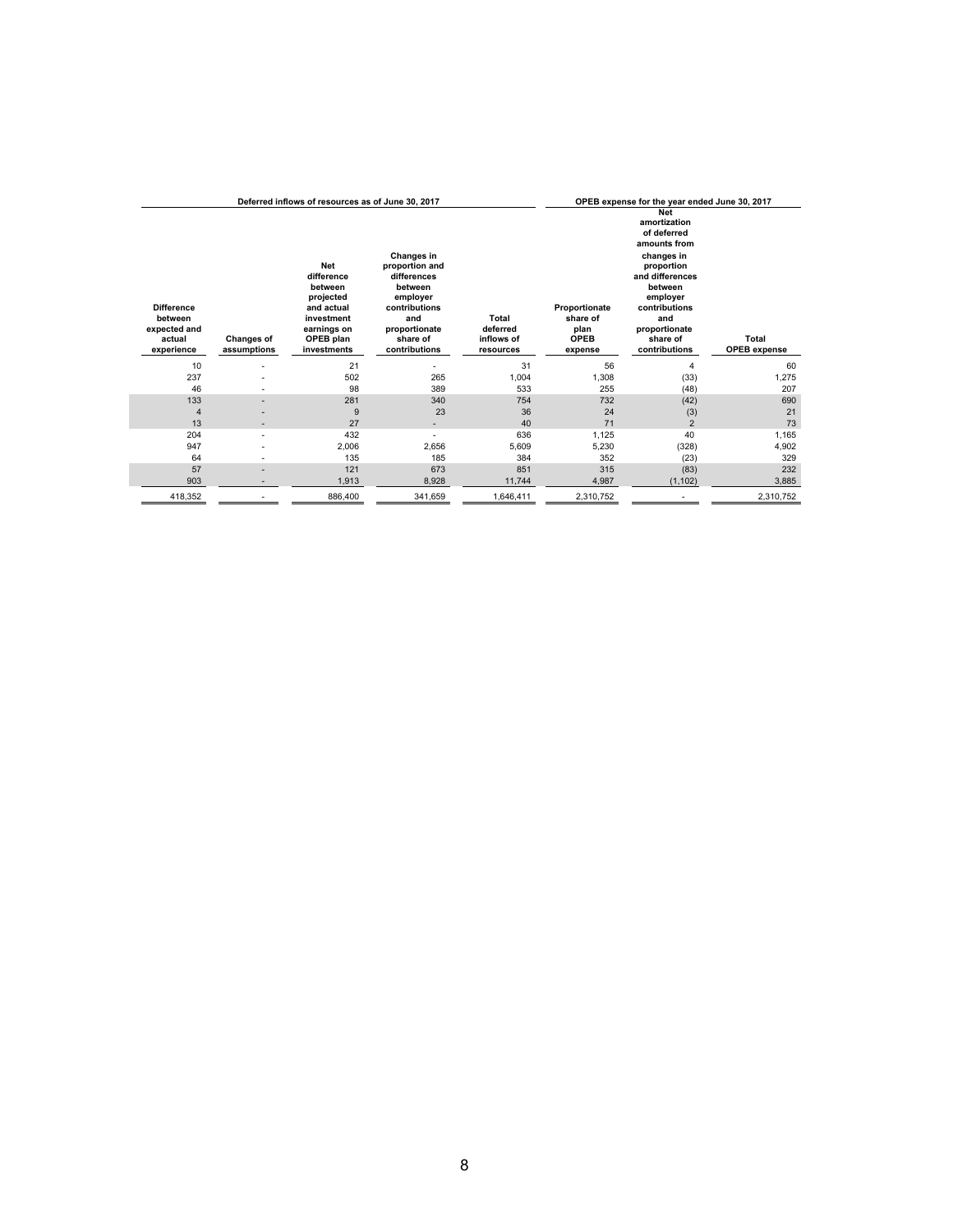OCCUPATIONAL DEATH AND DISABILITY PLAN Notes to Schedules of OPEB Amounts by Employer June 30, 2017 and 2016

#### **(1) Plan Description**

The State of Alaska Public Employees' Retirement System (System) Occupational Death and Disability Plan (Plan) is a cost-sharing, multiple-employer defined benefit other postemployment benefit (OPEB) plan that provides OPEB benefits to State and local government employees.

The Plan is established under Alaska Statute 39.35 which establishes benefit and contribution provisions and may be amended only by the State of Alaska (State) legislature. The Plan provides death benefits for beneficiaries of Plan participants and long-term disability benefits to all active members within the System.

#### *Death Benefits*

If (1) the death of an employee occurs before the employee's retirement and before the employee's normal retirement date, (2) the proximate cause of death is a bodily injury sustained or a hazard undergone while in the performance and within the scope of the employee's duties, and (3) the injury or hazard is not the proximate result of willful negligence of the employee, then a monthly survivor's pension shall be paid to the surviving spouse. If there is no surviving spouse or if the spouse later dies, the monthly survivor's pension shall be paid in equal parts to the dependent children of the employee.

If an active general member of the System's Defined Benefit Pension Plan (DB Plan) dies from occupational causes, the spouse may receive a monthly pension equal to 40% of the DB Plan's member's salary. If an active peace officer or firefighter DB Plan member dies from occupational causes, the spouse may receive a monthly pension equal to 50% of the DB Plan's member's salary or 75% of the member's retirement benefit calculated as if the member had survived until normal retirement age, whichever is greater. When death is due to occupational causes and there is no surviving spouse, the DB Plan's member's dependent child(ren) may receive the monthly pension until they are no longer dependents. If the member does not have a spouse or dependent children at the time of death, a lump-sum death benefit is payable to the named beneficiary(ies). The amount of the occupational death pension changes on the date the DB Plan member's normal retirement would have occurred if the DB Plan member had lived. The new benefit is based on the DB Plan member's average monthly compensation at the time of death and the credited service, including service that would have accrued if the DB Plan member had lived and continued to work until normal retirement. If the death was from nonoccupational causes and the DB Plan member was vested, the spouse may receive a monthly 50% joint and survivor option benefit based on the member's credited service and average monthly compensation at the time of death. If the DB Plan member is not married or vested, a lump-sum death benefit is payable to the named beneficiary(ies).

The monthly survivor's pension section for survivors of the System's Defined Contribution Retirement (DCR) Plan employees who are not peace officers or firefighters is 40% of the employee's monthly compensation in the month in which the employee dies. The monthly survivor's pension for survivors of employees who are peace officers or firefighters is 50% of the monthly compensation in the month in which the employee dies. While the monthly survivor's pension is being paid, the employer shall make contributions on behalf of the employee's beneficiaries based on the deceased employee's gross monthly compensation at the time of occupational death.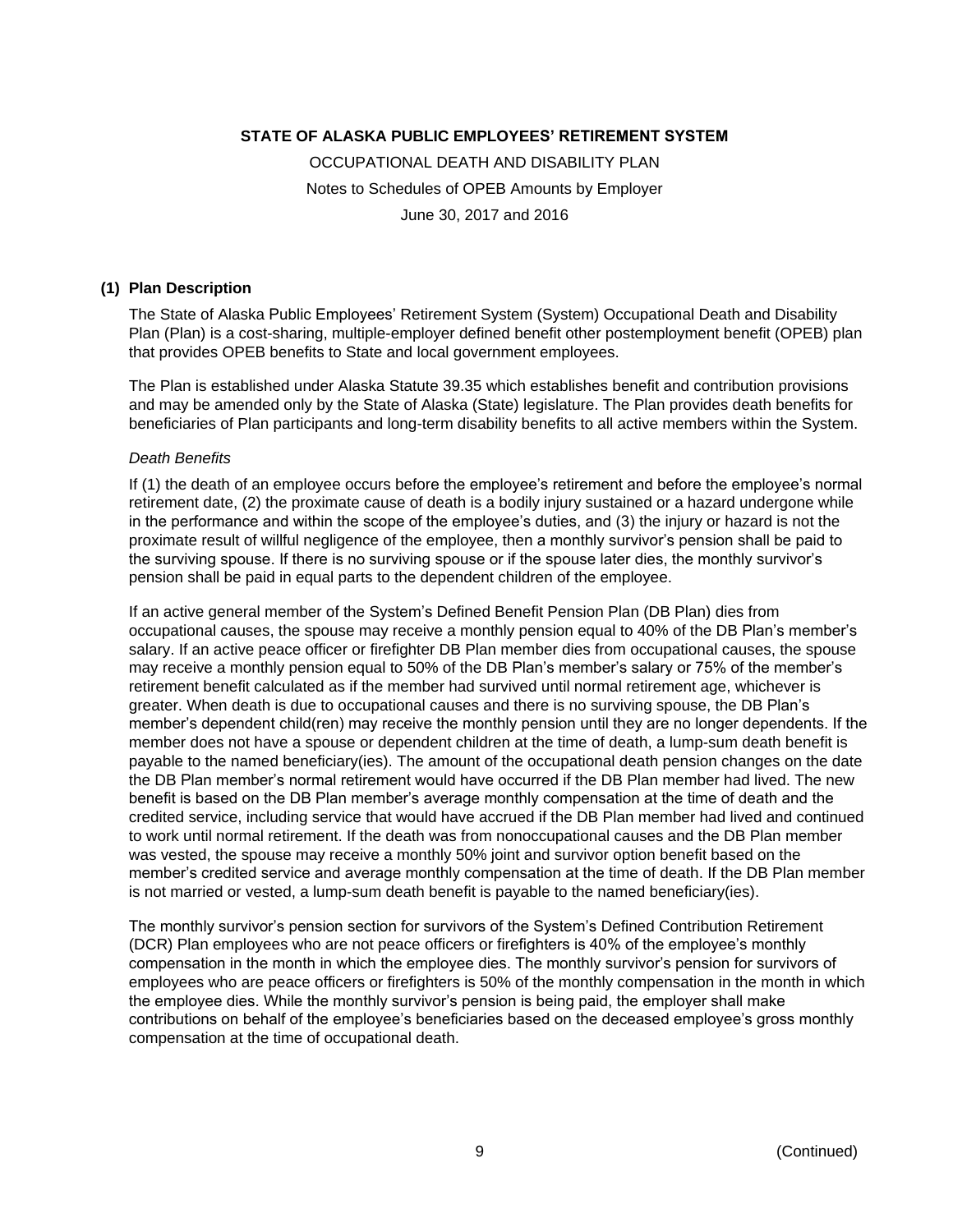OCCUPATIONAL DEATH AND DISABILITY PLAN Notes to Schedules of OPEB Amounts by Employer June 30, 2017 and 2016

#### *Disability Benefits*

Active DB Plan members who become permanently disabled due to occupational or nonoccupational causes receive disability benefits until normal retirement age, or when the service requirement for normal retirement is met. Although there are no minimum service requirements for DB Plan members to be eligible for occupational disability, DB Plan members must be vested to receive nonoccupational disability benefits. The monthly occupational disability benefit is equal to 40% of the DB Plan's salary at the time of the disability. The nonoccupational disability benefit is based on the DB Plan member's service and salary at the time of disability. At normal retirement age, a disabled general DB Plan member receives normal retirement benefits. A peace officer or firefighter DB Plan member may elect to receive normal retirement benefits calculated under the occupational disability benefit rules.

A DCR Plan member is eligible for an occupational disability benefit if employment is terminated because of a total and apparently permanent occupational disability before the member's normal retirement date. The occupational disability benefits accrue beginning the first day of the month following termination of employment as a result of the disability and are payable the last day of the month. If a final determination granting the benefit is not made in time to pay the benefit when due, a retroactive payment shall be made to cover the period of deferment.

#### **(2) Basis of Presentation**

The schedules of OPEB amounts by employer (the Schedules) present amounts that are considered elements of the financial statements of the System and its participating employers. Accordingly, they do not purport to be a complete presentation of the financial position or changes in financial position of the System, its participating employers, or the State. The amounts presented in the Schedules are prepared in accordance with U.S. generally accepted accounting principles. Such preparation requires management of the Plan to make a number of estimates and assumptions relating to the reported amounts. Due to the inherent nature of these estimates, actual results could differ from those estimates.

#### **(3) Allocation Methodology**

GASB Statement No. 75, *Accounting and Financial Reporting for Postemployment Benefits Other Than Pensions*, requires participating employers in the Plan to recognize their proportionate share of the collective net OPEB asset, collective deferred outflows of resources, collective deferred inflows of resources, and collective OPEB expense. The Plan has historically had low contribution percentages, ranging from zero to less than one percent, and management determined these contribution percentages would not be meaningful for purposes of GASB Statement No. 75 allocations. However, because the contribution base of the Plan is comparable to that of the System's Retiree Medical Plan, management determined to use the allocation percentages computed for the System's Retiree Medical Plan for purposes of this Plan's GASB Statement No. 75 allocations. Allocation percentages are presented in a separate audit report titled *State of Alaska Public Employees' Retirement System Retiree Medical Plan Schedules of Employer Allocations*.

#### **(4) Contributions**

Employer contributions are actuarially determined and adopted by the Alaska Retirement Management Board (Board). An employer shall contribute to each member's account based on the member's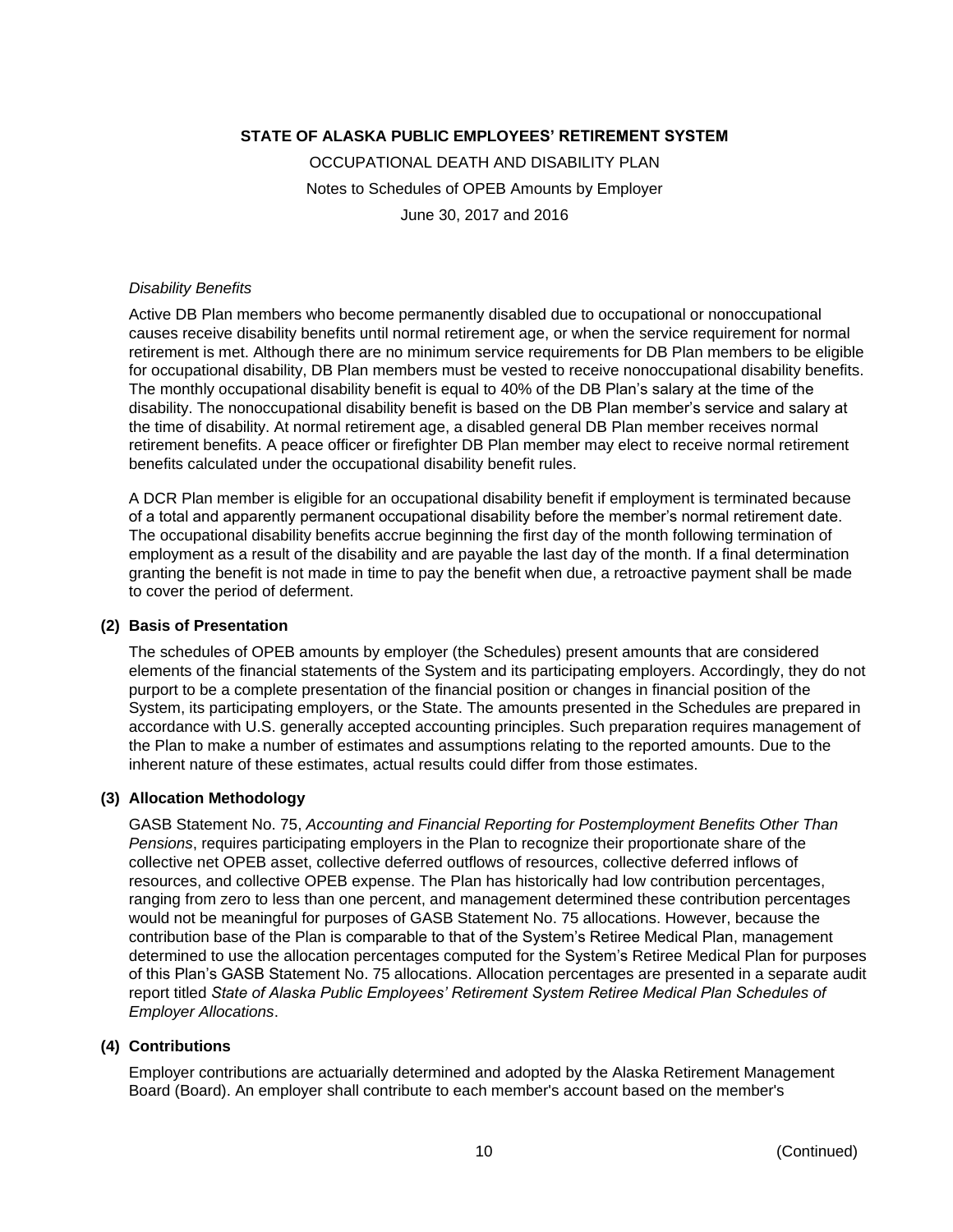OCCUPATIONAL DEATH AND DISABILITY PLAN

Notes to Schedules of OPEB Amounts by Employer

June 30, 2017 and 2016

compensation. For the year ended June 30, 2017, the rates are 0.49% for occupational death and disability for peace officers and firefighters, and 0.17% for occupational death and disability for all other members.

#### **(5) Collective Net OPEB Asset**

*Components of the Collective Net OPEB Asset*

The components of the collective net OPEB asset of the Plan are as follows as of June 30:

|                             |   | 2017           | 2016         |
|-----------------------------|---|----------------|--------------|
| <b>Total OPEB liability</b> | S | 12,560,000     | 8,947,000    |
| Plan fiduciary net position |   | 26,749,000     | 21,946,000   |
| Net OPEB asset              | S | (14, 189, 000) | (12,999,000) |

The total OPEB liability for the June 30, 2017 measurement date was determined by an actuarial valuation as of June 30, 2016, which was rolled forward to June 30, 2017. The total OPEB liability for the June 30, 2016 measurement date was determined by an actuarial valuation as of June 30, 2015, which was rolled forward to June 30, 2016. These actuarial valuations used the following actuarial assumptions as of both the June 30, 2017 and 2016 measurement dates:

| Inflation rate            | 3.12%                                                                                                                                       |
|---------------------------|---------------------------------------------------------------------------------------------------------------------------------------------|
| Salary increases:         | Graded by service, from 9.66% to 4.92% for<br>Peace Officer/Firefighter<br>Graded by age and service, from 8.55% to 4.34%<br>for All Others |
| Investment rate of return | 8.00%, net of OPEB plan investment expenses.<br>This is based on average inflation rate of 3.12%<br>and a real rate of return of 4.88%.     |

Post-termination mortality rates are 96% of all rates of RP-2000 table, 2000 Base Year projected to 2018 with Projection Scale BB. Disability mortality was in accordance with the RP-2000 Disabled Retiree Mortality Table, 2000 Base Year, projected to 2018 with Projection Scale BB. Pre-termination mortality rates are based upon the 2010-2013 actual mortality experience and 60% of the male and 65% of female post-termination rates. Deaths are assumed to be occupational 70% of the time for Peace Officer/Firefighters and 50% of the time for All Others.

The actuarial assumptions used in the June 30, 2016 and 2015 actuarial valuations were based on the results of an actuarial experience study for the period July 1, 2009 to June 30, 2013, resulting in changes in actuarial assumptions effective for the June 30, 2014 actuarial valuation adopted by the Board to better reflect expected future experience.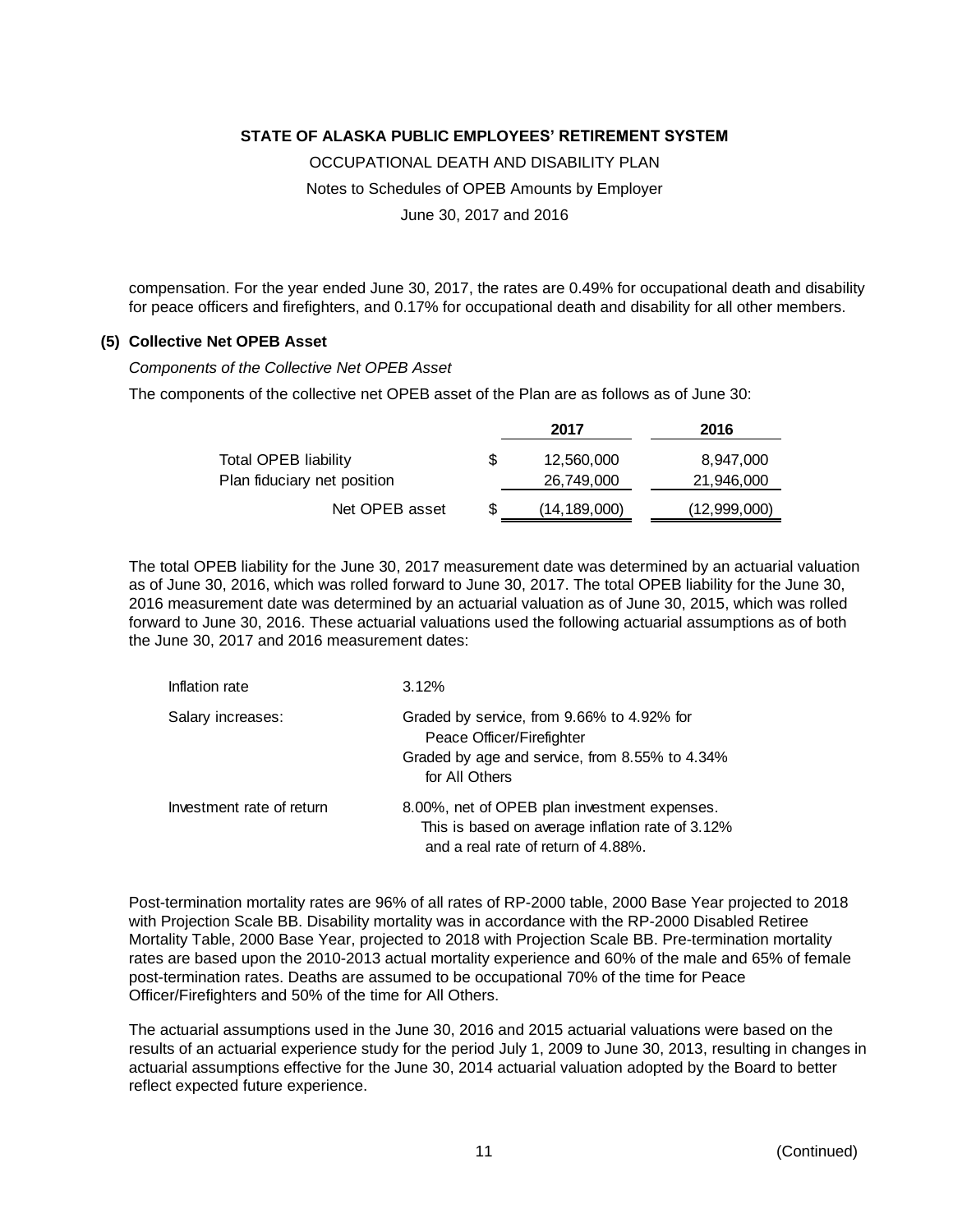# OCCUPATIONAL DEATH AND DISABILITY PLAN Notes to Schedules of OPEB Amounts by Employer June 30, 2017 and 2016

#### *Long-term Expected Rate of Return*

The long-term expected rate of return on Plan investments was determined using a building-block method in which best-estimate ranges of expected future real rates of return (expected returns, net of investment expense and inflation) are developed for each major asset class. These ranges are combined to produce the long-term expected rate of return by weighting the expected future real rates of return by the target asset allocation percentage and by adding expected inflation. Best estimates of arithmetic real rates of return for each major asset class included in the Plan's target asset allocations as of June 30, 2017 and 2016 are summarized in the following table (note that the rates shown below exclude the inflation component):

|                         | Long-term<br>expected real<br>rate of return |       |  |  |  |  |
|-------------------------|----------------------------------------------|-------|--|--|--|--|
| Asset class             | 2017                                         | 2016  |  |  |  |  |
| Broad domestic equity   | 8.83%                                        | $-$ % |  |  |  |  |
| Global ex-U.S. equity   | 7.79                                         | 5.55  |  |  |  |  |
| Intermediate treasuries | 1.29                                         |       |  |  |  |  |
| Opportunistic           | 4.76                                         |       |  |  |  |  |
| Real assets             | 4.94                                         | 3.65  |  |  |  |  |
| Absolute return         | 4.76                                         |       |  |  |  |  |
| Private equity          | 12.02                                        |       |  |  |  |  |
| Cash equivalents        | 0.63                                         |       |  |  |  |  |
| Fixed income composite  |                                              | 0.80  |  |  |  |  |
| Alternative equity      |                                              | 4.70  |  |  |  |  |
| Domestic equity         |                                              | 5.35  |  |  |  |  |
| Private equity          |                                              | 6.25  |  |  |  |  |

#### *Discount Rate*

The discount rate used to measure the total OPEB liability as of June 30, 2017 and 2016 was 8.0%. The projection of cash flows used to determine the discount rate assumed that employer and State contributions will continue to follow the current funding policy, which meets State statutes. Based on those assumptions, the Plan's fiduciary net position was projected to be available to make all projected future benefit payments of current plan members. Therefore, the long-term expected rate of return on Plan investments was applied to all periods of projected benefit payments to determine the total OPEB liability.

#### *Sensitivity of the Collective Net OPEB Asset to Changes in the Discount Rate*

The following presents the collective net OPEB asset of the Plan as of June 30, 2017 and 2016, calculated using the discount rate of 8.0%, as well as what the Plan's collective net OPEB asset would be if it were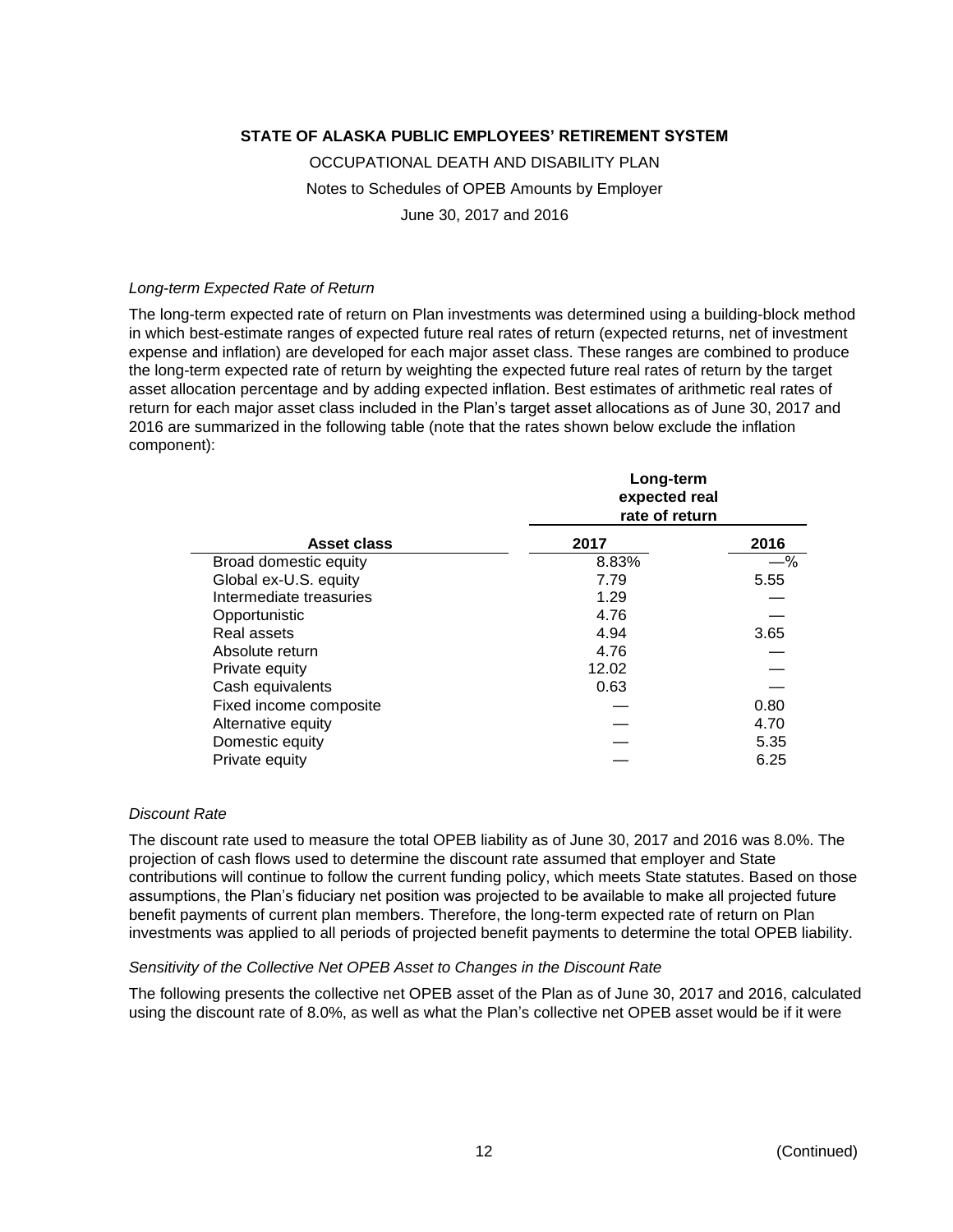OCCUPATIONAL DEATH AND DISABILITY PLAN Notes to Schedules of OPEB Amounts by Employer June 30, 2017 and 2016

calculated using a discount rate that is 1-percentage-point lower or 1-percentage-point higher than the current rate:

|         | 1% Decrease<br>(7%) | <b>Current discount</b><br>rate (8%) | 1% Increase<br>(9%) |
|---------|---------------------|--------------------------------------|---------------------|
| 2017 \$ | (12,809,000)        | (14, 189, 000)                       | (15, 317, 000)      |
| 2016    | (11, 927, 846)      | (12,999,000)                         | (13,866,132)        |

#### **(6) Collective Deferred Outflows of Resources and Deferred Inflows of Resources**

Deferred outflows of resources relate entirely to employer specific amounts.

The following presents a summary of changes in the collective deferred inflows of resources (excluding employer specific amounts) for the year ending June 30, 2017:

|                                                                              | Year of<br>Deferral | Amortization<br>Period | Beginning of<br>year balance | Additions | <b>Deductions</b> | End of year<br>balance |
|------------------------------------------------------------------------------|---------------------|------------------------|------------------------------|-----------|-------------------|------------------------|
| Deferred Inflows of Resources:                                               |                     |                        |                              |           |                   |                        |
| Difference between projected and actual<br>earnings on OPEB plan investments | 2017                | 5 years                | \$                           | 1.108.000 | 221.600           | 886,400                |
| Difference between expected and actual<br>experience                         | 2017                | 9.1 years              |                              | 470,000   | 51,648            | 418,352                |
|                                                                              |                     |                        |                              |           |                   |                        |
| Total Deferred Inflows of Resources                                          |                     |                        |                              | 1,578,000 | 273.248           | 1,304,752              |

Amounts reported as deferred inflows of resources (excluding employer specific amounts) related to OPEB will be recognized in OPEB expense as follows:

| Year ending June 30: |                   |
|----------------------|-------------------|
| 2018                 | \$<br>(273, 248)  |
| 2019                 | (273, 248)        |
| 2020                 | (273, 248)        |
| 2021                 | (273, 248)        |
| 2022                 | (51, 648)         |
| Thereafter           | (160, 112)        |
| Total                | \$<br>(1,304,752) |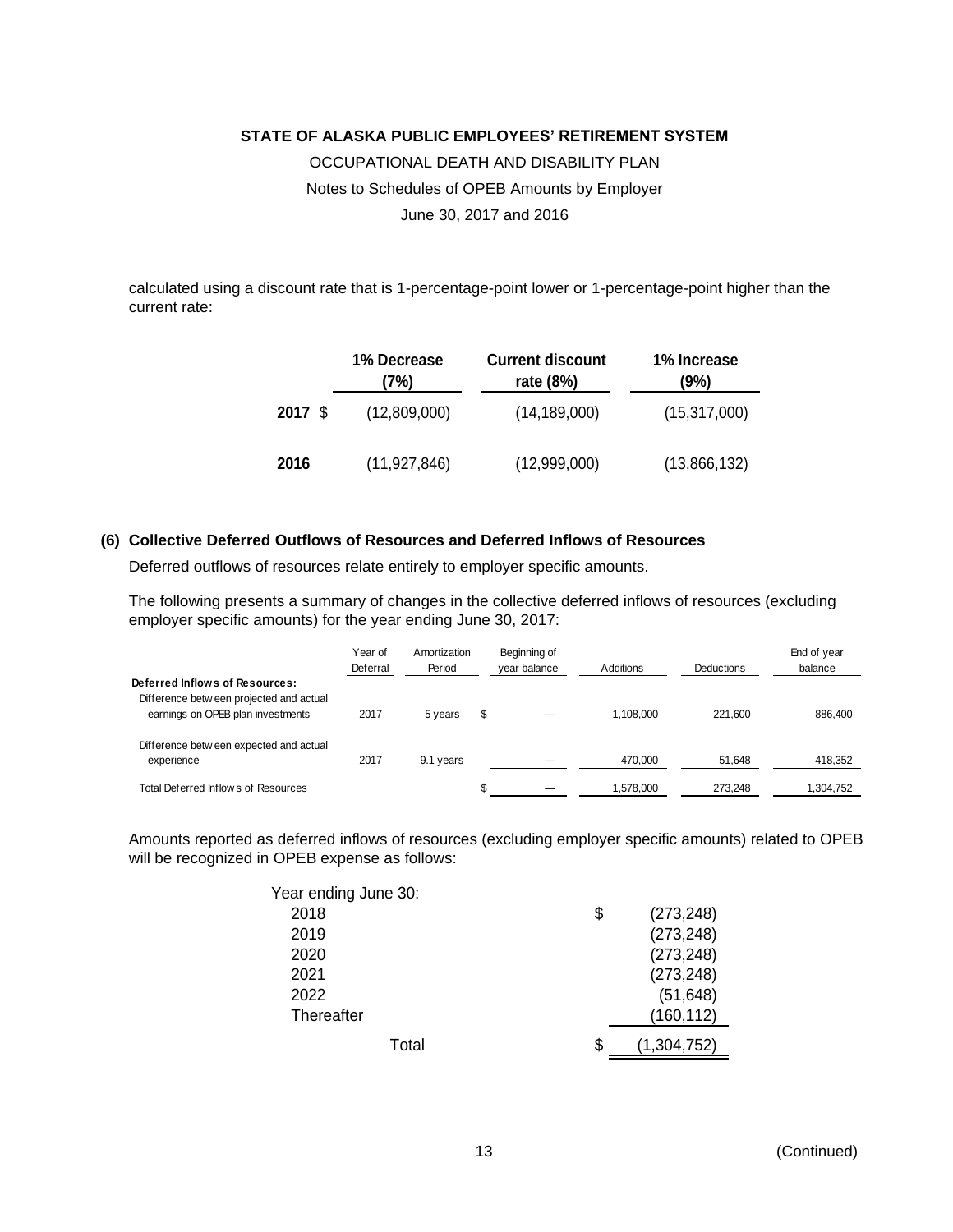OCCUPATIONAL DEATH AND DISABILITY PLAN Notes to Schedules of OPEB Amounts by Employer June 30, 2017 and 2016

## **(7) Collective OPEB Expense**

The components of the collective OPEB expense (excluding employer specific amounts) for the year ending June 30, 2017 are as follows:

| Service cost                                                          | \$<br>3,419,000 |
|-----------------------------------------------------------------------|-----------------|
| Interest on total OPEB liability                                      | 977,000         |
| Administrative expense                                                | 18,000          |
| Expected investment return net of investment expenses                 | (1,830,000)     |
| Recognition (amortization) of deferred outflows/inflows of resources: |                 |
| Difference between projected and actual investment earnings on        |                 |
| <b>OPEB</b> plan investments                                          | (221,600)       |
| Difference between expected and actual experience                     | (51, 648)       |
| Total OPEB expense                                                    | 2.310.752       |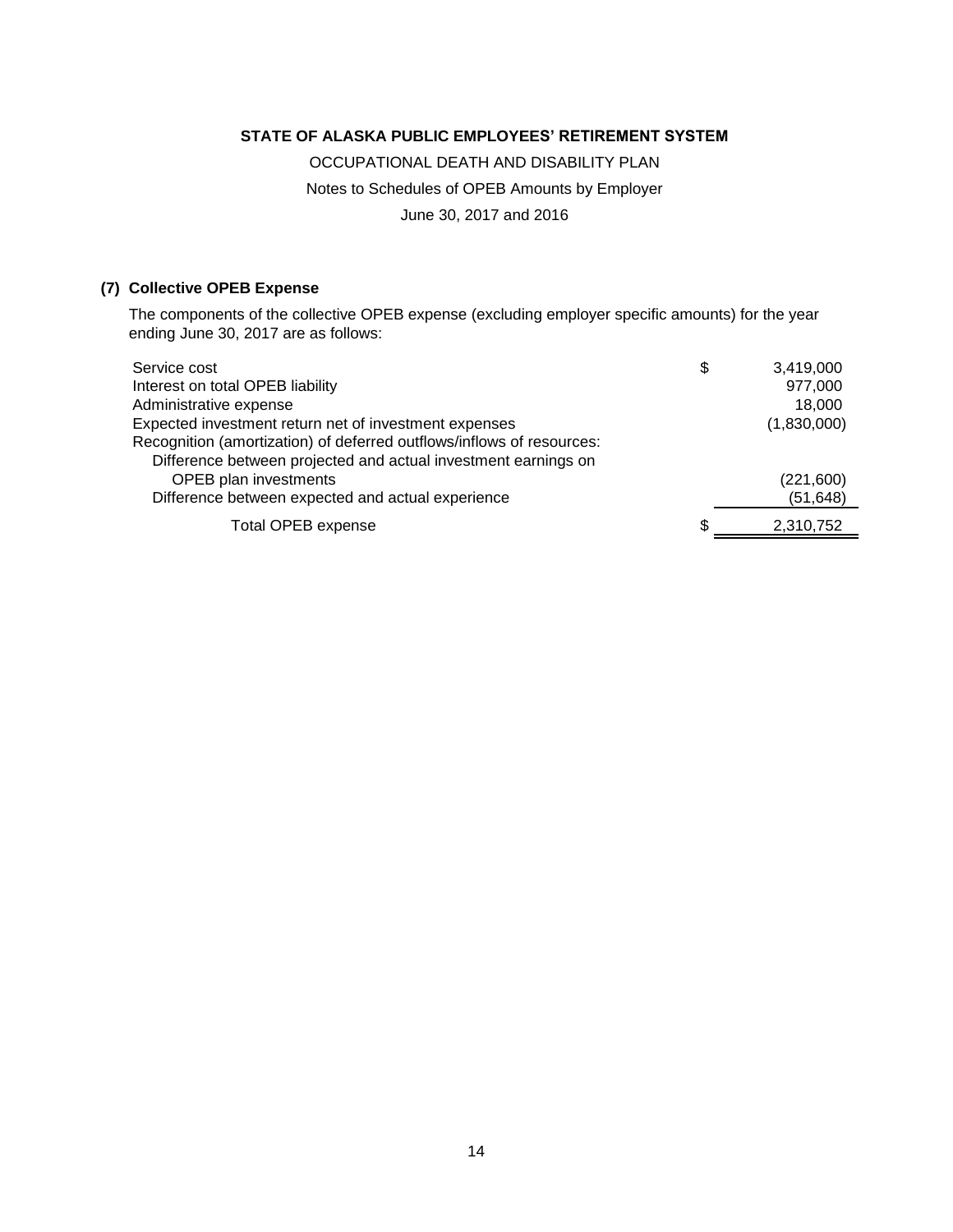Schedule of Employer Contributions As of and for the year ended June 30, 2017 (Unaudited)

| $($ U $i$ iauu $i$ u $j$                       |                                  |                                       |
|------------------------------------------------|----------------------------------|---------------------------------------|
| <b>Employer</b>                                | <b>Employer</b><br><b>Number</b> | <b>Actual</b><br><b>Contributions</b> |
| State of Alaska                                | $101$ \$                         | 1,108,815                             |
| Southwest Region SD                            | 102                              | 2,178                                 |
| Annette Island SD                              | 103                              | 1,787                                 |
| <b>Bering Strait SD</b>                        | 104                              | 7,189                                 |
| Chatham SD                                     | 105                              | 587                                   |
| City of Valdez                                 | 107                              | 11,166                                |
| Juneau Borough SD                              | 108                              | 11,545                                |
| Matanuska-Susitna Borough                      | 109                              | 22,861                                |
| Matanuska-Susitna Borough SD                   | 110                              | 30,915                                |
| Anchorage SD                                   | 111                              | 86,741                                |
| <b>Copper River SD</b>                         | 112                              | 1,040                                 |
| University of Alaska                           | 113                              | 46,774                                |
| City of Kenai                                  | 115                              | 12,472                                |
| Fairbanks North Star Borough                   | 116                              | 20,474                                |
| Fairbanks North Star Borough SD                | 117                              | 29,882                                |
| Denali Borough SD                              | 118                              | 1,668                                 |
| City and Borough of Sitka                      | 120                              | 13,557                                |
| Chugach SD                                     | 121                              | 601                                   |
| Ketchikan Gateway Borough                      | 122                              | 4,905                                 |
| City of Soldotna                               | 123                              | 5,332                                 |
| <b>Iditarod Area SD</b>                        | 124                              | 1,040                                 |
| <b>Kuspuk SD</b>                               | 125                              | 1,404                                 |
| City and Borough of Juneau                     | 126                              | 41,478                                |
| City of Kodiak                                 | 128                              | 12,083                                |
| City of Fairbanks                              | 129                              | 11,260                                |
| City of Wasilla                                | 131                              | 9,145                                 |
| Sitka Borough SD                               | 133                              | 2,974                                 |
| City of Palmer                                 | 134<br>135                       | 5,912<br>2,131                        |
| City and Borough of Wrangell<br>City of Bethel | 136                              | 8,810                                 |
| Valdez City SD                                 | 137                              | 2,305                                 |
| Hoonah City SD                                 | 138                              | 449                                   |
| City of Nome                                   | 139                              | 5,144                                 |
| City of Kotzebue                               | 140                              | 9,641                                 |
| Galena City SD                                 | 141                              | 4,128                                 |
| City of Petersburg                             | 143                              | 5,033                                 |
| <b>Bristol Bay Borough</b>                     | 144                              | 2,810                                 |
| North Slope Borough                            | 145                              | 86,892                                |
| Wrangell Public SD                             | 146                              | 739                                   |
| City of Cordova                                | 148                              | 4,817                                 |
| Nome City SD                                   | 149                              | 1,594                                 |
| City of King Cove                              | 151                              | 1,053                                 |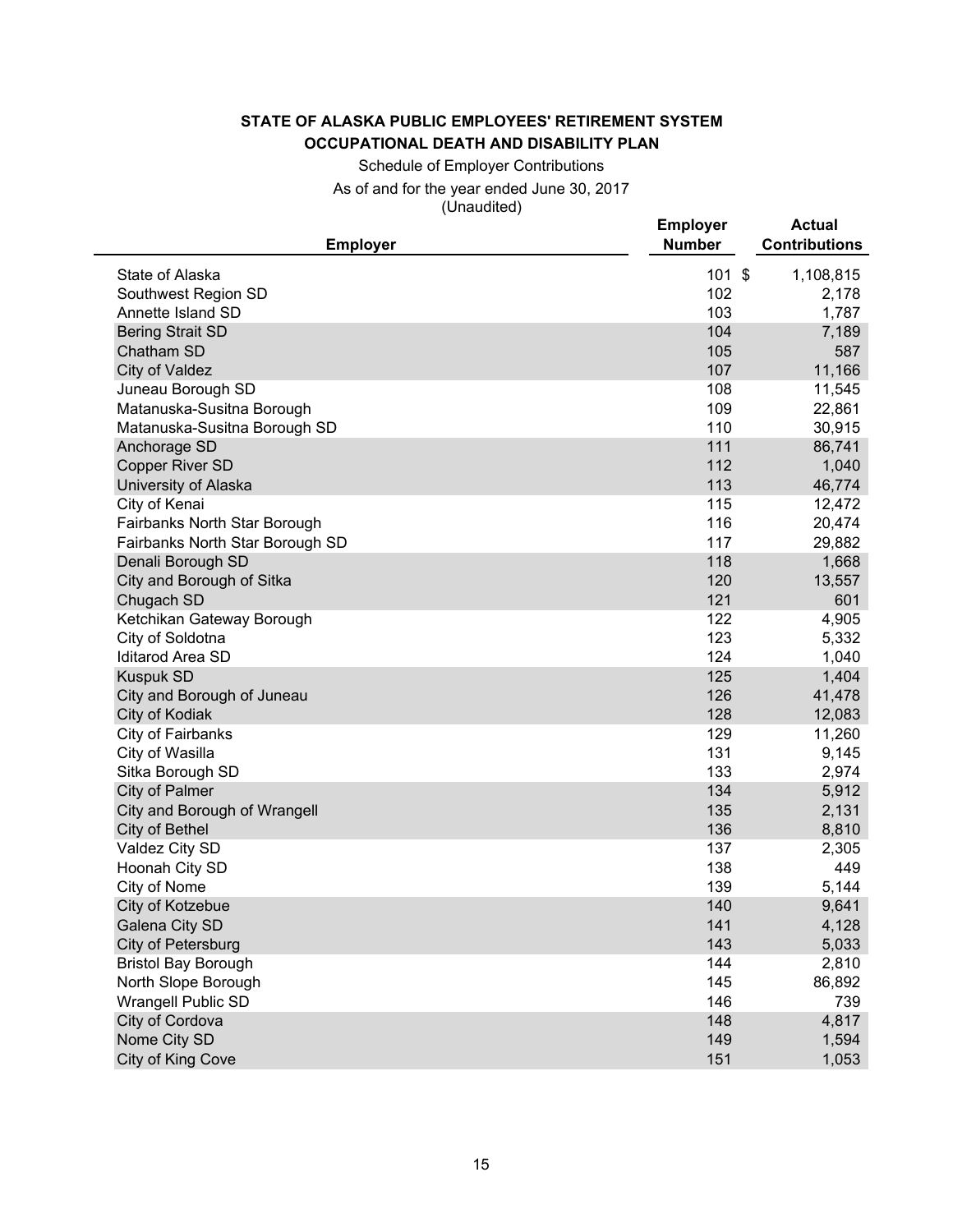Schedule of Employer Contributions As of and for the year ended June 30, 2017 (Unaudited)

| <b>Employer</b>                                      | <b>Employer</b><br><b>Number</b> | <b>Actual</b><br><b>Contributions</b> |
|------------------------------------------------------|----------------------------------|---------------------------------------|
|                                                      | 152 \$                           |                                       |
| Alaska Housing Finance Corporation<br>Lower Yukon SD | 153                              | 12,440<br>5,605                       |
| Northwest Arctic Borough SD                          | 154                              | 8,495                                 |
| Southeast Island SD                                  | 155                              | 946                                   |
| <b>Pribilof SD</b>                                   | 156                              | 205                                   |
| Lower Kuskokwim SD                                   | 157                              | 13,791                                |
| Kodiak Island Borough SD                             | 158                              | 8,191                                 |
| Yukon Flats SD                                       | 159                              | 945                                   |
| Yukon / Koyukuk SD                                   | 160                              | 2,491                                 |
| North Slope Borough SD                               | 161                              | 12,442                                |
| <b>Cordova Community Medical Center</b>              | 163                              | 5,196                                 |
| Lake and Peninsula Borough SD                        | 164                              | 2,094                                 |
| <b>Sitka Community Hospital</b>                      | 165                              | 13,785                                |
| Tanana SD                                            | 166                              | 123                                   |
| Southeast Regional Resource Center                   | 167                              | 1,538                                 |
| <b>Hydaburg City SD</b>                              | 168                              | 327                                   |
| North Pacific Fishery Mgmt Council                   | 170                              | 801                                   |
| City of Barrow                                       | 171                              | 1,199                                 |
| City of Saint Paul                                   | 172                              | 1,404                                 |
| Municipality of Anchorage                            | 173                              | 230,906                               |
| Kodiak Island Borough                                | 174                              | 2,870                                 |
| Nome Joint Utility System                            | 175                              | 230                                   |
| City of Sand Point                                   | 176                              | 1,724                                 |
| Ketchikan Gateway Borough SD                         | 177                              | 7,203                                 |
| City of Dillingham                                   | 178                              | 4,916                                 |
| City of Unalaska                                     | 179                              | 15,979                                |
| Kenai Peninsula Borough                              | 180                              | 26,254                                |
| City of Ketchikan                                    | 181                              | 9,310                                 |
| City of Seward                                       | 182                              | 5,348                                 |
| City of Fort Yukon                                   | 183                              | 570                                   |
| <b>Bristol Bay Borough SD</b>                        | 184                              | 334                                   |
| Cordova City SD                                      | 185                              | 860                                   |
| City of Craig                                        | 186<br>187                       | 2,512                                 |
| Petersburg Medical Center<br>Haines Borough          | 189                              | 6,992<br>4,100                        |
| Kenai Peninsula Borough SD                           | 190                              | 18,004                                |
| City of North Pole                                   | 191                              | 5,599                                 |
| City of Galena                                       | 192                              | 838                                   |
| City of Nenana                                       | 193                              | 132                                   |
| <b>Yupiit SD</b>                                     | 195                              | 1,352                                 |
| Nenana City SD                                       | 196                              | 1,772                                 |
| City of Saxman                                       | 198                              | 119                                   |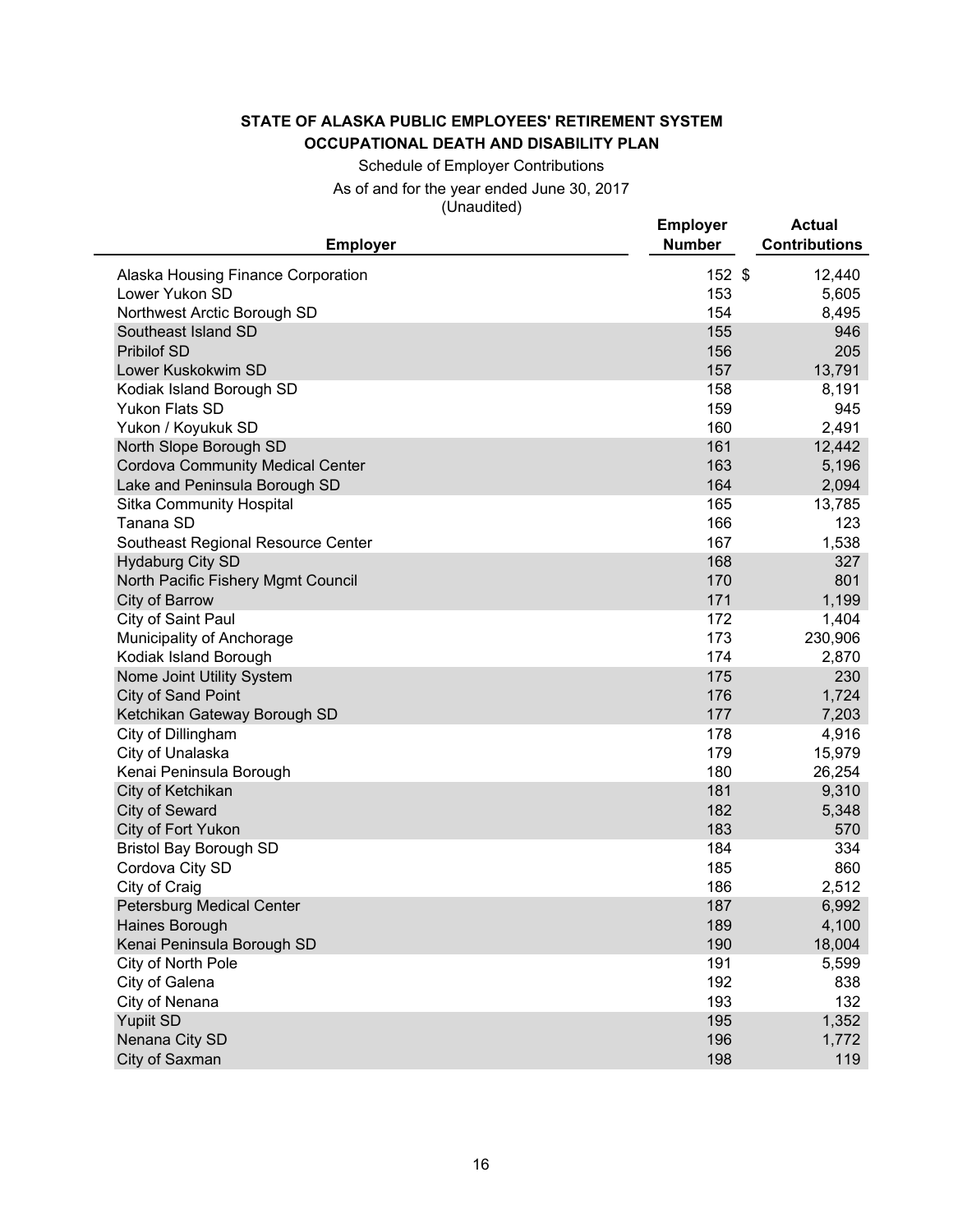Schedule of Employer Contributions As of and for the year ended June 30, 2017 (Unaudited)

| 199 \$<br>City of Hoonah<br>7,416<br>200<br>City of Pelican<br>159<br>202<br>City of Whittier<br>1,552<br>203<br>Anchorage Community Develop Authority<br>2,550<br>204<br>Craig City SD<br>1,226<br>205<br>Dillingham City SD<br>1,028<br>206<br>626<br>City of Thorne Bay<br>208<br>City of Akutan<br>1,807<br>209<br>Unalaska City SD<br>853<br>211<br><b>Kashunamiut SD</b><br>1,183<br>215<br>City of Homer<br>7,025<br>218<br>393<br><b>Special Education Service Agency</b><br><b>Bartlett Regional Hospital</b><br>219<br>36,033<br>220<br>Northwest Arctic Borough<br>2,234<br>221<br>Saint Mary's SD<br>751<br>223<br><b>Bristol Bay RHA</b><br>1,346<br>224<br><b>Copper River Basin RHA</b><br>640<br>225<br><b>Skagway City SD</b><br>147<br>City of Klawock<br>227<br>1,145<br>228<br>Petersburg City SD<br>1,091<br>230<br><b>Aleutians East Borough</b><br>584<br>City of Huslia<br>235<br>91 |
|--------------------------------------------------------------------------------------------------------------------------------------------------------------------------------------------------------------------------------------------------------------------------------------------------------------------------------------------------------------------------------------------------------------------------------------------------------------------------------------------------------------------------------------------------------------------------------------------------------------------------------------------------------------------------------------------------------------------------------------------------------------------------------------------------------------------------------------------------------------------------------------------------------------|
|                                                                                                                                                                                                                                                                                                                                                                                                                                                                                                                                                                                                                                                                                                                                                                                                                                                                                                              |
|                                                                                                                                                                                                                                                                                                                                                                                                                                                                                                                                                                                                                                                                                                                                                                                                                                                                                                              |
|                                                                                                                                                                                                                                                                                                                                                                                                                                                                                                                                                                                                                                                                                                                                                                                                                                                                                                              |
|                                                                                                                                                                                                                                                                                                                                                                                                                                                                                                                                                                                                                                                                                                                                                                                                                                                                                                              |
|                                                                                                                                                                                                                                                                                                                                                                                                                                                                                                                                                                                                                                                                                                                                                                                                                                                                                                              |
|                                                                                                                                                                                                                                                                                                                                                                                                                                                                                                                                                                                                                                                                                                                                                                                                                                                                                                              |
|                                                                                                                                                                                                                                                                                                                                                                                                                                                                                                                                                                                                                                                                                                                                                                                                                                                                                                              |
|                                                                                                                                                                                                                                                                                                                                                                                                                                                                                                                                                                                                                                                                                                                                                                                                                                                                                                              |
|                                                                                                                                                                                                                                                                                                                                                                                                                                                                                                                                                                                                                                                                                                                                                                                                                                                                                                              |
|                                                                                                                                                                                                                                                                                                                                                                                                                                                                                                                                                                                                                                                                                                                                                                                                                                                                                                              |
|                                                                                                                                                                                                                                                                                                                                                                                                                                                                                                                                                                                                                                                                                                                                                                                                                                                                                                              |
|                                                                                                                                                                                                                                                                                                                                                                                                                                                                                                                                                                                                                                                                                                                                                                                                                                                                                                              |
|                                                                                                                                                                                                                                                                                                                                                                                                                                                                                                                                                                                                                                                                                                                                                                                                                                                                                                              |
|                                                                                                                                                                                                                                                                                                                                                                                                                                                                                                                                                                                                                                                                                                                                                                                                                                                                                                              |
|                                                                                                                                                                                                                                                                                                                                                                                                                                                                                                                                                                                                                                                                                                                                                                                                                                                                                                              |
|                                                                                                                                                                                                                                                                                                                                                                                                                                                                                                                                                                                                                                                                                                                                                                                                                                                                                                              |
|                                                                                                                                                                                                                                                                                                                                                                                                                                                                                                                                                                                                                                                                                                                                                                                                                                                                                                              |
|                                                                                                                                                                                                                                                                                                                                                                                                                                                                                                                                                                                                                                                                                                                                                                                                                                                                                                              |
|                                                                                                                                                                                                                                                                                                                                                                                                                                                                                                                                                                                                                                                                                                                                                                                                                                                                                                              |
|                                                                                                                                                                                                                                                                                                                                                                                                                                                                                                                                                                                                                                                                                                                                                                                                                                                                                                              |
|                                                                                                                                                                                                                                                                                                                                                                                                                                                                                                                                                                                                                                                                                                                                                                                                                                                                                                              |
| 237<br>11<br>City of Kaltag                                                                                                                                                                                                                                                                                                                                                                                                                                                                                                                                                                                                                                                                                                                                                                                                                                                                                  |
| 240<br>Haines Borough SD<br>731                                                                                                                                                                                                                                                                                                                                                                                                                                                                                                                                                                                                                                                                                                                                                                                                                                                                              |
| 243<br>City of Atka<br>119                                                                                                                                                                                                                                                                                                                                                                                                                                                                                                                                                                                                                                                                                                                                                                                                                                                                                   |
| 244<br>Aleutians East Borough SD<br>738                                                                                                                                                                                                                                                                                                                                                                                                                                                                                                                                                                                                                                                                                                                                                                                                                                                                      |
| 246<br>1,235<br>Delta/Greely SD                                                                                                                                                                                                                                                                                                                                                                                                                                                                                                                                                                                                                                                                                                                                                                                                                                                                              |
| 247<br>Lake and Peninsula Borough<br>390                                                                                                                                                                                                                                                                                                                                                                                                                                                                                                                                                                                                                                                                                                                                                                                                                                                                     |
| 248<br>1,579<br>City and Borough of Yakutat                                                                                                                                                                                                                                                                                                                                                                                                                                                                                                                                                                                                                                                                                                                                                                                                                                                                  |
| 249<br>1,010<br><b>City of Unalakleet</b>                                                                                                                                                                                                                                                                                                                                                                                                                                                                                                                                                                                                                                                                                                                                                                                                                                                                    |
| <b>Klawock City SD</b><br>251<br>452                                                                                                                                                                                                                                                                                                                                                                                                                                                                                                                                                                                                                                                                                                                                                                                                                                                                         |
| 255<br>2,215<br>Alaska Gateway SD                                                                                                                                                                                                                                                                                                                                                                                                                                                                                                                                                                                                                                                                                                                                                                                                                                                                            |
| Pelican City SD<br>257<br>19                                                                                                                                                                                                                                                                                                                                                                                                                                                                                                                                                                                                                                                                                                                                                                                                                                                                                 |
| Denali Borough<br>258<br>526                                                                                                                                                                                                                                                                                                                                                                                                                                                                                                                                                                                                                                                                                                                                                                                                                                                                                 |
| 262<br>8,990<br><b>Cook Inlet Housing Authority</b>                                                                                                                                                                                                                                                                                                                                                                                                                                                                                                                                                                                                                                                                                                                                                                                                                                                          |
| 263<br>985<br><b>Interior RHA</b>                                                                                                                                                                                                                                                                                                                                                                                                                                                                                                                                                                                                                                                                                                                                                                                                                                                                            |
| <b>Yakutat SD</b><br>264<br>227<br>Kake City SD<br>265<br>455                                                                                                                                                                                                                                                                                                                                                                                                                                                                                                                                                                                                                                                                                                                                                                                                                                                |
| <b>Aleutian Housing Authority</b><br>267<br>959                                                                                                                                                                                                                                                                                                                                                                                                                                                                                                                                                                                                                                                                                                                                                                                                                                                              |
| <b>Bering Straits RHA</b><br>270<br>945                                                                                                                                                                                                                                                                                                                                                                                                                                                                                                                                                                                                                                                                                                                                                                                                                                                                      |
| City of Egegik<br>271<br>19                                                                                                                                                                                                                                                                                                                                                                                                                                                                                                                                                                                                                                                                                                                                                                                                                                                                                  |
| Ilisagvik College<br>275<br>7,018                                                                                                                                                                                                                                                                                                                                                                                                                                                                                                                                                                                                                                                                                                                                                                                                                                                                            |